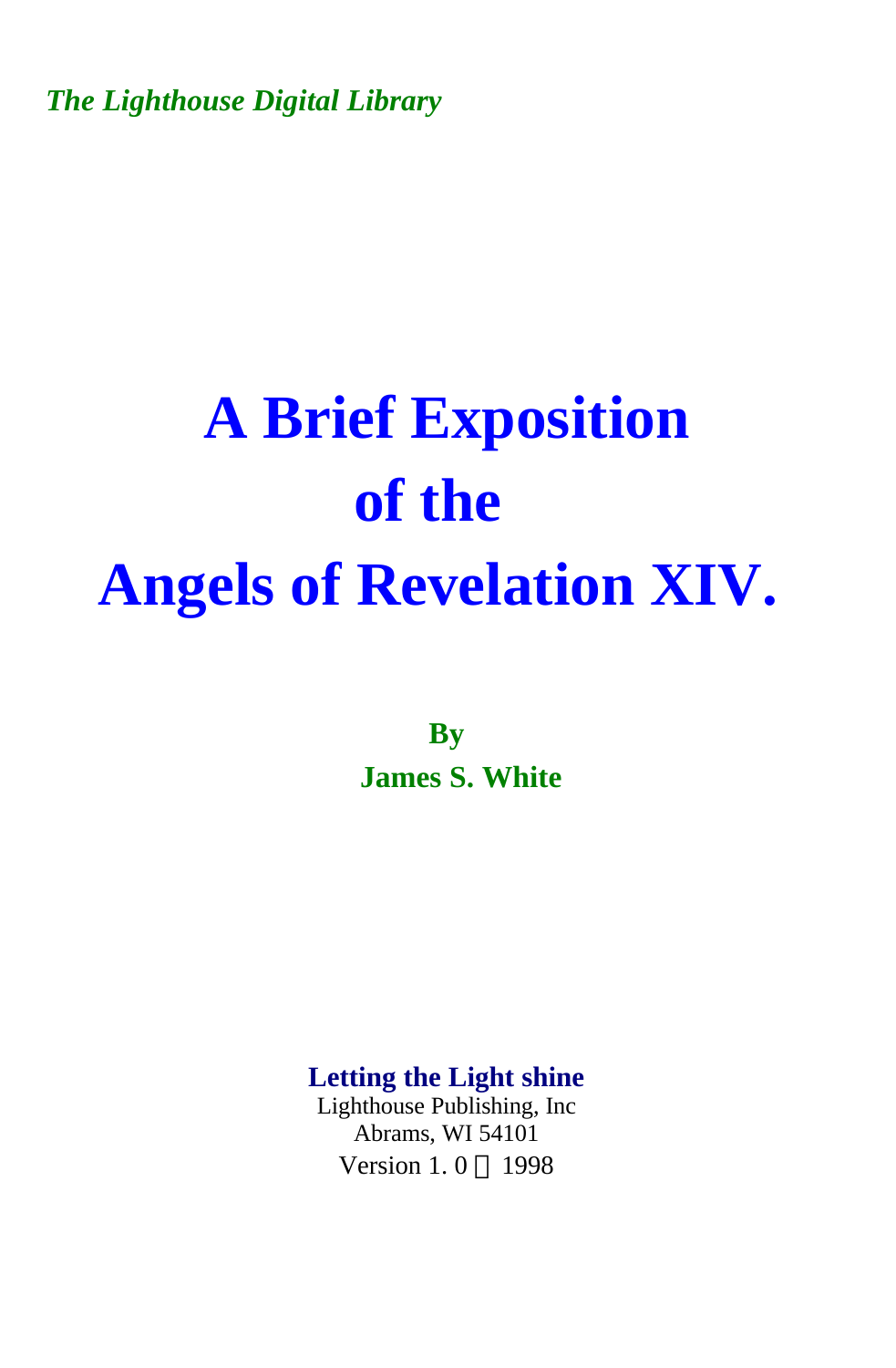THERE are a number of conflicting views being presented at the present time relative to the first Three Angels of the fourteenth chapter of Revelation, which are calculated to confuse the minds of some, unless the truth is clearly stated, and spread out before them. Perhaps there is no portion of the Holy Scriptures of so much importance to the followers of the Lamb at the present time, as the thirteenth and fourteenth chapters of Revelation, from the fact that most of these chapters apply to the history, trial and final deliverance of those who are looking for Christ, at his appearing.

Different chains of important events, such as the trumpets, seals, churches and angels, beginning at a given point, and leading down the stream of time to a definite period, is the order of much of the book of Revelation. This may be seen in the thirteenth and fourteenth chapters.

The thirteenth chapter of Revelation and the first five verses of the fourteenth chapter present a connected chain of past, present and future events, down to the complete redemption of the 144, 000, when they will stand on Mount Zion with the Lamb. Then the sixth verse of the fourteenth chapter introduces another chain of events. Those who live in the time of the fulfillment of much of these chapters can see that the division should be between the fifth and sixth verses of the fourteenth chapter. Let this point be carefully examined, and the difficulty in many minds relative to the prophecy of the 144, 000 being introduced at the beginning of the fourteenth chapter, just before the messages of the angels, will be removed.

Before entering upon the subject of the angels of the fourteenth chapter, we will take a brief view of the thirteenth. This chapter, down to the tenth verse, is a prophetic description of the beast with seven heads and ten horns. The dragon of the twelfth chapter [Pagan Rome] gave this beast his power, seat, and great authority. Power was given unto him to make war with the saints, and to overcome them for forty and two months, or 1260 years. During this period the beast had power to lead the saints into captivity, and to kill them with the sword; but at its end, he was to be led into captivity, and be killed with the sword. This beast represents Papal Rome. In 538 he obtained power to lead the saints into captivity, and to kill them with the sword. This power he was to have for 1260 years, which reached down to 1798, when "General Berthier, at the head of the Republican army of France, entered the city of Rome and took it. On the 15th of the same month, the pope and his cardinals were taken prisoners, and shut up in the Vatican. The papal government was abolished, and Rome and Italy, at the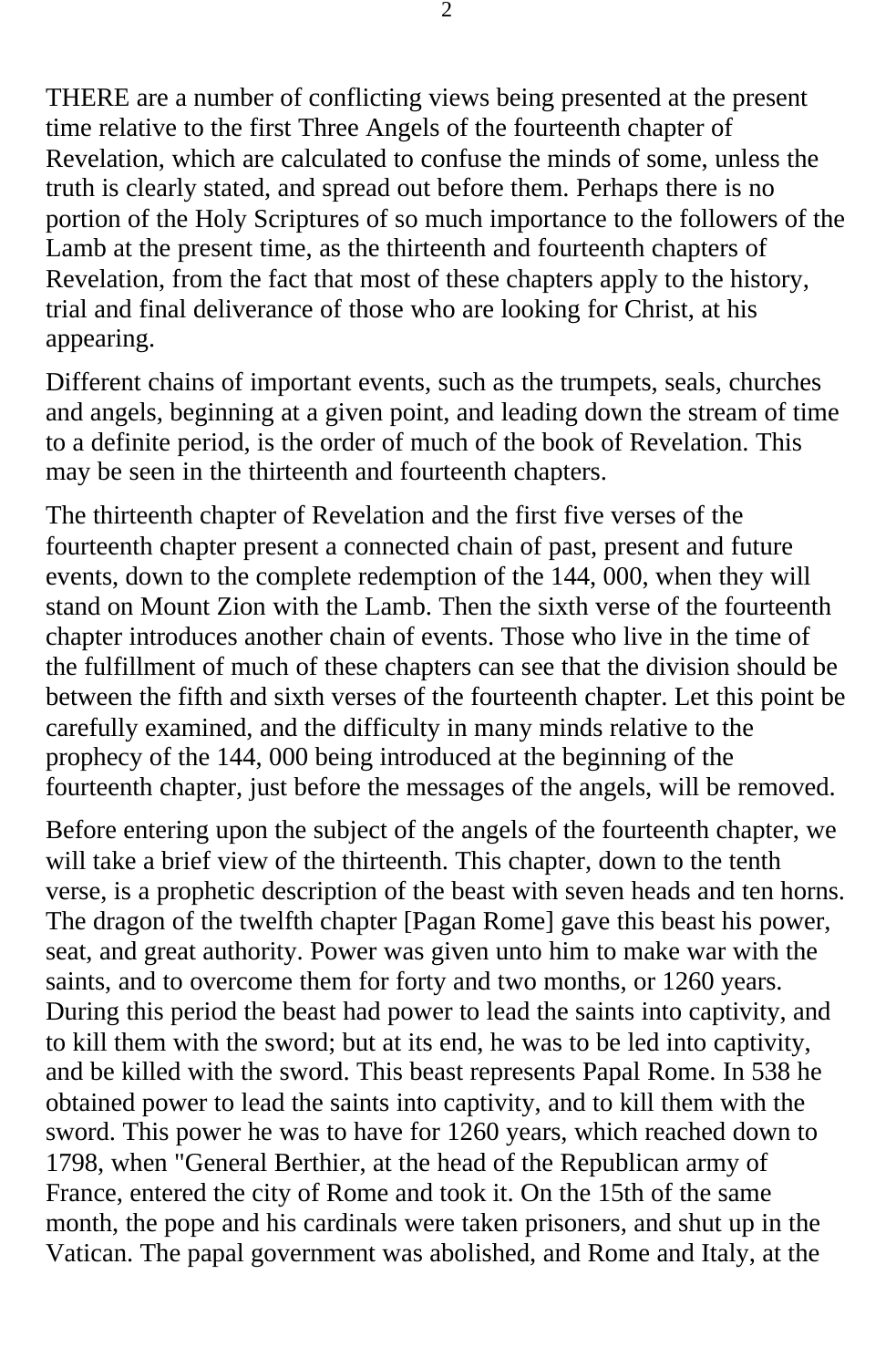request of the people, was elected into the Roman republic. The pope was carried a captive to France, where, in 1799, he died a prisoner and an exile. See Dr. A. Clarke, on Dan. vii, 25. Croley on the Apocalypse. Theirs History of the French Revolution. "

The tenth verse of this chapter, which speaks of this beast being led into captivity, brings us down to 1798, at which period John sees another beast "coming up, " as stated in verse 11. "And I beheld another beast coming up out of the earth, and he had two horns like a lamb, and he spake as a dragon. " This beast was not "up, " or in full strength and power when the Papal beast was led into captivity in 1798, but was "coming up. "

When we consider the peaceful manner, and the time of the rise of this beast, and that it is "another beast, " beside the Papacy, we confess that we know not where to look for it but in our own country. The rise of our own nation, with its two leading principles, Protestantism and Republicanism, answers the prophetic description of the beast "coming up out of the earth" having "two horns like a lamb. " This will be more fully noticed in another place.

The remainder of this chapter, from the twelfth verse, we fully believe to be unfulfilled prophecy. The "wonders" and "miracles, " which are to deceive "them that dwell on the earth, " mentioned in the prophecy of the twohorned beast, are mainly in the future, yet they are evidently beginning to appear in the wonders of the present day, such as Psychology, Biology, &c., and what is commonly called "mysterious rappings. " Already men talk of accounting for all the miracles of our Divine Lord by the wonders of the present day; and thus they are doing away the power of God, and preparing the way for Satan's last deception.

The deliverance of Israel from Egyptian bondage was certainly typical of the final and glorious deliverance of the saints. Then the sorcerers and magicians of Egypt were permitted, by the power of satan, to deceive Pharaoh and the Egyptians by their enchantments. So in the struggle with the Image beast, prior to the final triumph of the saints, we may expect to see manifested all the spiritual deceptions that have existed for six thousand years. This will be followed by the wrath of that dragon power that is to oppress the saints in the "time of trouble, such as never was. " Dan. xii, 1. But the view does not stop here with the thirteenth chapter, and leave the saints in the time of trouble, under the oppression of the beast and his image. John looks but a step further, and sees the saints in triumph and victory on Mount Zion with the Lamb, as recorded in the first five verses of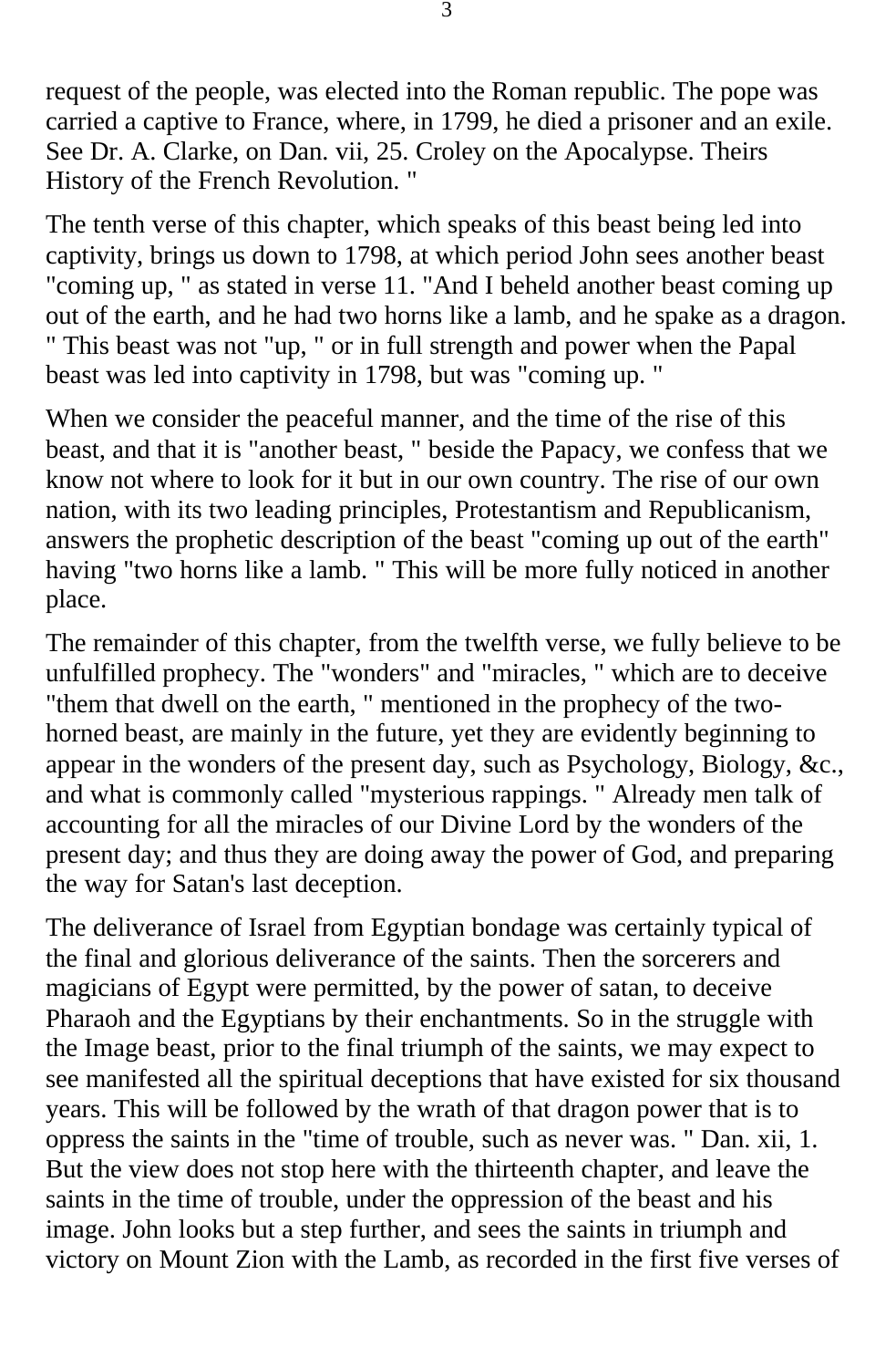the fourteenth chapter. Thus we see that the thirteenth, and the first five verses of the fourteenth chapter of Revelation are a connected chain of prophecy, pointing out the tyrannical rule of the beast and image over the saints, also of the saints' final triumph on Mount Zion with the Lamb, with palms of victory, singing the new song of victory over the beast and his image. Here the view closes with the fifth verse, and John in vision is taken back, and brought down through the events connected with the proclamation of the coming and kingdom of our Lord Jesus Christ, represented by angels following each other with a message.

This next prophetic chain commences with the sixth verse of the fourteenth chapter. Here six angels are introduced, five of them having sayings or cries. The messages of the first three angels are directed to those living on the earth. And as literal angels are not sent to preach the gospel to the inhabitants of this world, we must conclude that these angels and their messages are symbols, representing three distinct messages of bible truth to be proclaimed by God's called and chosen servants. That John in vision saw literal angels in heaven, and heard their voices, is evident; but the fulfillment of the prophecy must certainly be on earth, where the messages were needed to bring out, and to perfect the church of Christ, preparatory to his second coming. The fact that the position of the Son of man upon the great white cloud, with his sharp sickle, ready to reap the harvest of the earth, is the next link in this prophetic chain, is strong evidence that these proclamations relate to the Second Advent, and that they immediately precede it.

These three angels are the same in character, though their messages differ, and each symbolizes a distinct proclamation to be given by God's servants in this mortal state, prior to the Second Advent.

These angels follow each other. It is expressly stated in reference to the second angel, "And there followed another angel, saying, Babylon is fallen, is fallen. " Also, of the third it is said, "And the third angel followed them. " The first angel delivers the burden of his message, and then gives place to the second, who follows. The second gives his important message, and gives place to the third, who finishes his work and retires from the field before the "Son of man" is seen on the great white cloud.

To say that these three messages are to be given at the same time, is as absurd as to teach that the seven angels of Revelation all sound at once. Order is heaven's first law. But what perfect confusion would be caused in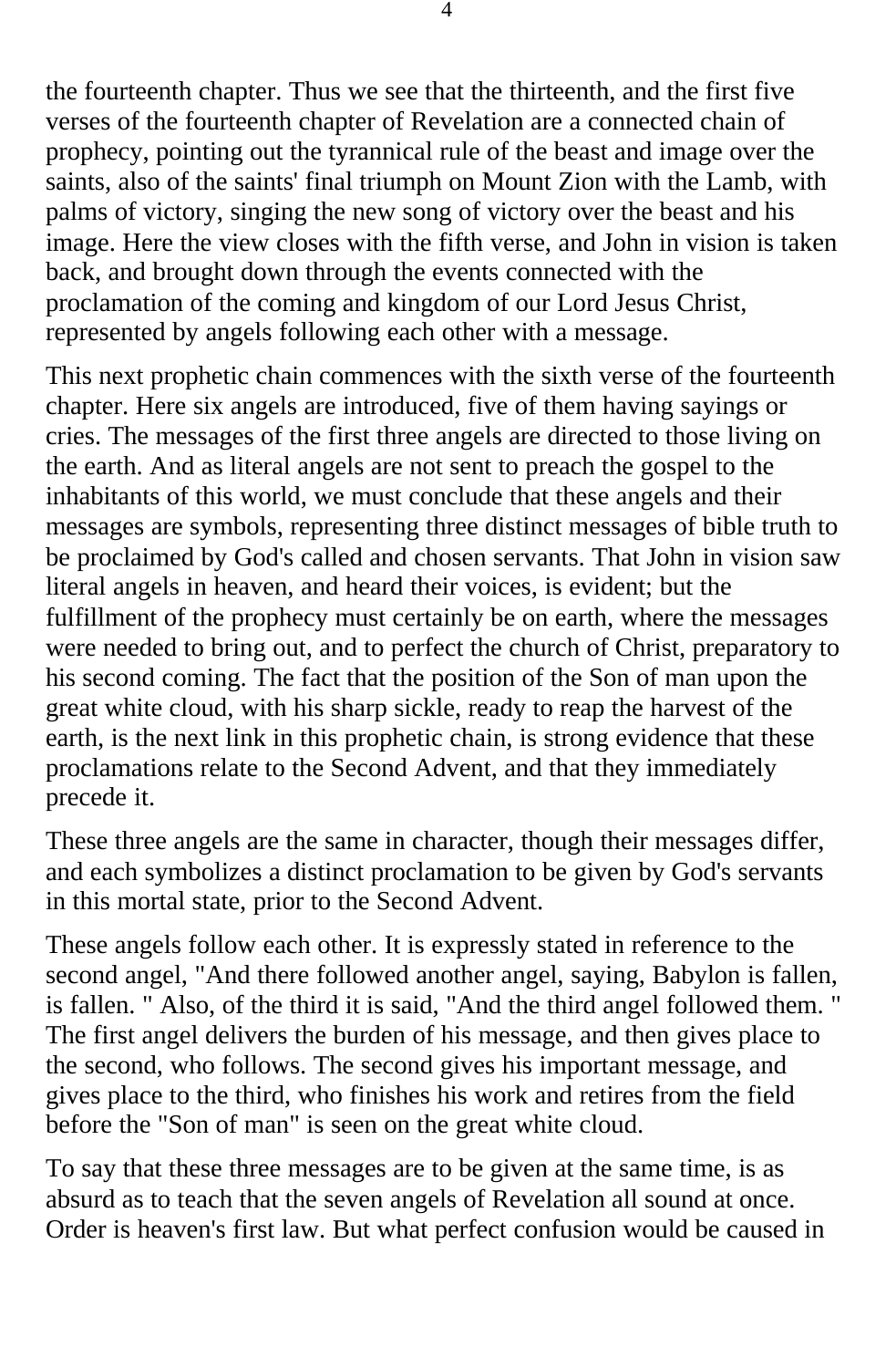the church of Christ, if the messages of these three angels, so unlike each other, should be proclaimed with loud voices at the same period of time!

All Advent believers have been ready to admit that the first of these three angels symbolized the proclamation of the second coming of Christ and the judgment, that has been given, especially in this country, and has called out a people who profess to be looking for Christ. As this view, which has been so universally adopted, is the only consistent view that can be taken of this subject, we feel in duty bound to adhere to it. But when this view of the first angel is taken, we are naturally led to look for two other distinct messages to be given to the people of God, in fulfillment of the sayings of the second and third angels. Those who admit that the message of the first angel has been given, to be consistent, should not teach that it lasts to the coming of the Lord; for in so doing they give no place for the two that follow, and two important links of this prophetic chain are taken out and laid aside. This will not do. Each angel's cry must have a distinct fulfillment prior to the Second Advent. To say that the first message is to be given before the Lord comes, and the second and third after that event, is too gross an absurdity to be advanced by any one.

We do not say that the "everlasting gospel" has ceased to have effect upon all, for some are now embracing the doctrine of the speedy coming of the Lord, who have not been identified with the Advent people in the past movements. But that the burden of the message of the first angel is in the past, let the facts in the case testify. We have only to compare the present state of the Advent cause with the past, say from 1840 to 1844, to see that the special flight and proclamation of the first angel is in the past. Neither do we say that the message of the second angel, setting forth the fallen state of the various sects, can not be seen by those honest children of the Lord who find themselves bound by sectarian creeds. But when we compare the wonderful movement under the second angel in 1844, when the entire Advent body, with very few exceptions, came away from the several churches, with what has been done since that time in this respect, we shall not fail to see that the burden of the second angel is in the past, and that its state was prior to our great disappointment in 1844.

Those who are giving the warning message of the third angel have followed down the simple chain of prophecy. While the first message was being given, our eyes were holden that we did not see the second, and so in relation to the third, while the second was being given. Now we see the third message as clearly as we saw the former ones. In fact, we are able to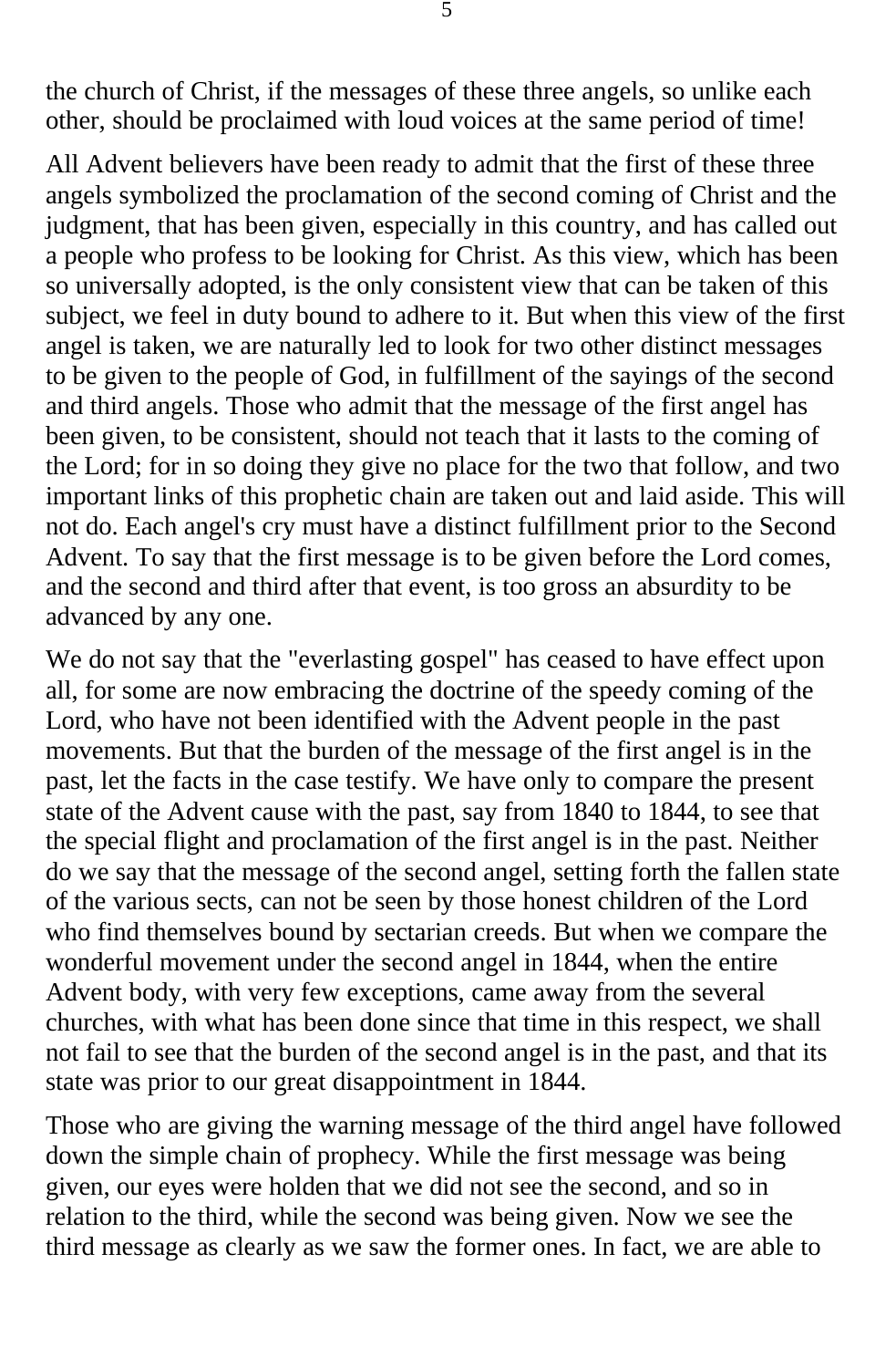define our position with much more clearness than ever before, for this reason, we can now see the several links of the prophetic chain contained in this chapter.

To avoid the natural and reasonable conclusion that the third message is to be given now, efforts are being made to show that the Advent people have been entirely mistaken in their application of the first and second.

Henry Jones, in an article in the "Advent Harbinger, " labored to show that the three angels would be heard after Christ was seen coming in the clouds of heaven. We are of the opinion that he will have to enjoy this view alone, or nearly so, for certainly by few, if any, can be found who will adopt a view so absurd. Really, we should think it would be too late to dispatch three angels, with each a different message, "to preach unto them that dwell on the earth, " after Christ is seen coming in the clouds of heaven.

On the other hand, O. Stowe, in an article published in the "Advent Herald, " labors hard to remove the bounds and carry the messages of the three angels back to the 12th, 14th and 16th centuries, to the days of Waldo, Wickliffe and Luther. But as the history produced does not at all fit the prophecy, we think the view nearly as absurd as that which places the three messages after Christ is seen coming.

We will now examine the messages of the three angels.

FIRST ANGEL. "And I saw another angel fly in the midst of heaven, having the everlasting gospel to preach unto them that dwell on the earth, and to every nation, and kindred, and tongue and people, saying with a loud voice, Fear God, and give glory to him: for the hour of his judgment is come: and worship him that made heaven, and earth, and the sea, and the fountain of water. "

This proclamation not only relates to the judgment, but also to the hour, period, or time of the judgment. It fitly applies to the proclamation of the judgment at hand, that has been given to the present generation, and it cannot possibly apply to any other period of the church.

We say that this angel's message cannot be properly applied to the preaching of the apostles, because they did not preach that the period of the judgment had come. Paul reasoned before Felix of "righteousness, temperance, and JUDGMENT TO COME. " Acts xxiv, 25. He declared to the Athenians that God "now commandeth all men everywhere to repent; because he hath appointed a day in the which he will judge the world. " Acts xvii, 30, 31.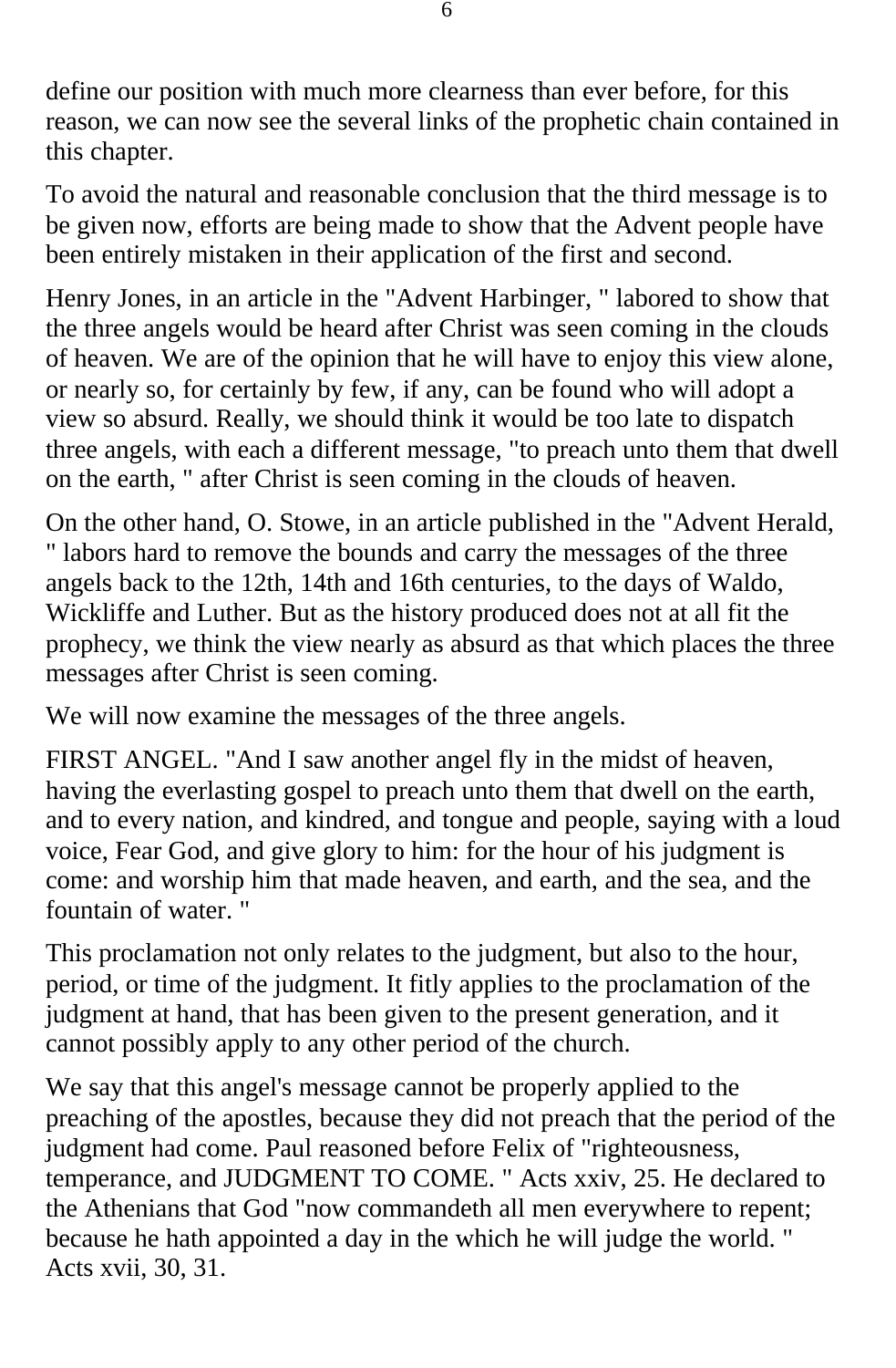That the Thessalonians had received the idea that the period of the coming of Christ and the judgment had come, or was at hand, is evident. But Paul corrected this error, as will be seen from the following, which we copy from his second epistle to them.

"Now we beseech you, brethren, by the coming of our Lord Jesus Christ, and by our gathering together unto him, that ye be not soon shaken in mind, or be troubled, neither by spirit nor by word, nor by letter as from us, as that the day of Christ is at hand.

Let no man deceive you by any means; for that day shall not come except there come a falling away first, and that man of sin be revealed, the son of perdition: who opposeth and exalteth himself above all that is called God, or that is worshipped; so that he, as God sitteth in the temple of God, shewing himself that he is God. " 2 Thess. ii, 1-4.

Paul here declares to the Thessalonians that the day of Christ was not at hand, and warns them against being deceived in this matter. He also shows that the period of the judgment was to be after the apostasy, and the 1260 years of triumph and blasphemy of the "man of sin, " or the Papacy. It is clear, therefore, that the apostles did not give the proclamation, "the hour of his judgment is come. "

Again, this first message is based on prophecies (the prophecy of Daniel in particular) which were to be "closed up and sealed" [Dan. xii, 4, 9] till the time of the end, which has been clearly proved by second advent writers to be since about 1798. How perfectly absurd then to suppose that the message, relating to the period of the judgment, should be given while the prophecies on which it is based, which show the relative distance of the judgment, we "closed up and sealed, " so that they could not be understood. This fixes the message to the present generation.

And again, Christ has given signs of his coming, and of the judgment, in Matt. xxiv; Luke xxi, and Mark xiii, also Rev. vi. The object of these signs, in connection with the prophecies of Daniel and John unsealed, was, as stated by Christ, that his people might "KNOW" that his coming was "nigh, even at the doors. " This generation alone being able to "KNOW" THIS, could give the judgment hour message, which no other generation could do. Therefore we are bound by the facts in the case, to apply this angel's proclamation to the advent movement witnessed in our day.

The "Advent Herald" of Nov. 22d, 1851, speaking of the advent cause, says: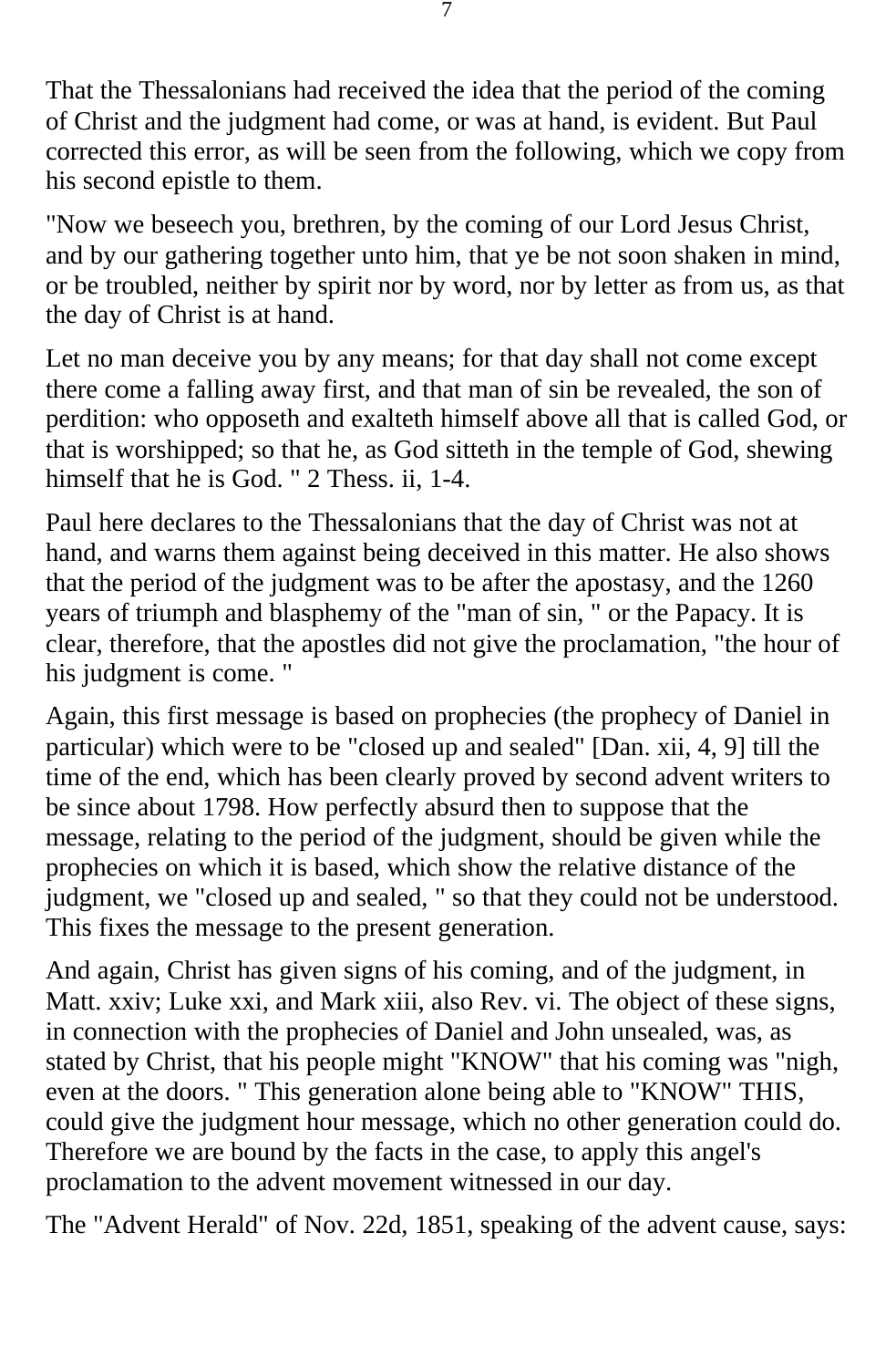"It is the cause of God and is a work that must be done in these last days. " (Rev. xiv,  $6, 7$ .)... We believe it to be the will of God that this class should maintain this position, for on it devolves the duty of giving to the church and world the final message - "The hour of His judgment is come. "

We can not agree with the "Herald" that the first of the three, is the "final message. " It can not be the last, because two distinct messages follow it, prior to the Son of man taking his place on the "white cloud. " But that it applies to the past proclamation of the Advent, we fully believe.

But some, who profess to be looking every day for Christ's coming, and say, "he may come to-day, or at any time, " object to the view that the first angel is fulfilled in the past, for they think the "everlasting gospel" of the coming kingdom has not yet been preached sufficiently extensive to fulfill the prophecy of Rev. xiv, 6, 7. But if the prophecy is not fulfilled, then certainly they should not expect the Advent now. Those looking for the world's conversion, cannot expect Christ's coming now; neither should those who are looking for a much wider spread of the first angel's message profess to be looking for the Second Advent, until that work shall first be accomplished.

But when we look to the past mighty movement relative to the coming and kingdom of Christ, we see the prophecy fulfilled, the great work accomplished. Advent Lecturers and Editors have testified that Rev. xiv, 6, 7, was fulfilled. The "Voice of Truth" for Dec. 1844, says:

"No case can be more clearly demonstrated with facts than that this message has been borne to every nation and tongue under heaven within a few years past in the preaching of the coming of Christ in '43 or near at hand. Through the medium of lectures and publications, the sound has gone into all the earth, and the word unto the ends of the world. "

Our advent brethren well know that from about the year 1840 to 1844, the judgment hour message was given with astonishing success and power, and that the public mind was moved by it. They also know that the message has ceased to arrest the public mind, that the world and church have fallen asleep to the subject, and that those who profess to be giving this message now, have lost the energy and power they once had. With these facts before us we have no reason to expect that the first angel's message will again arrest the public mind. And those who are looking for a much more extensive proclamation of this message than the past movement, may as well look for the conversion of the world.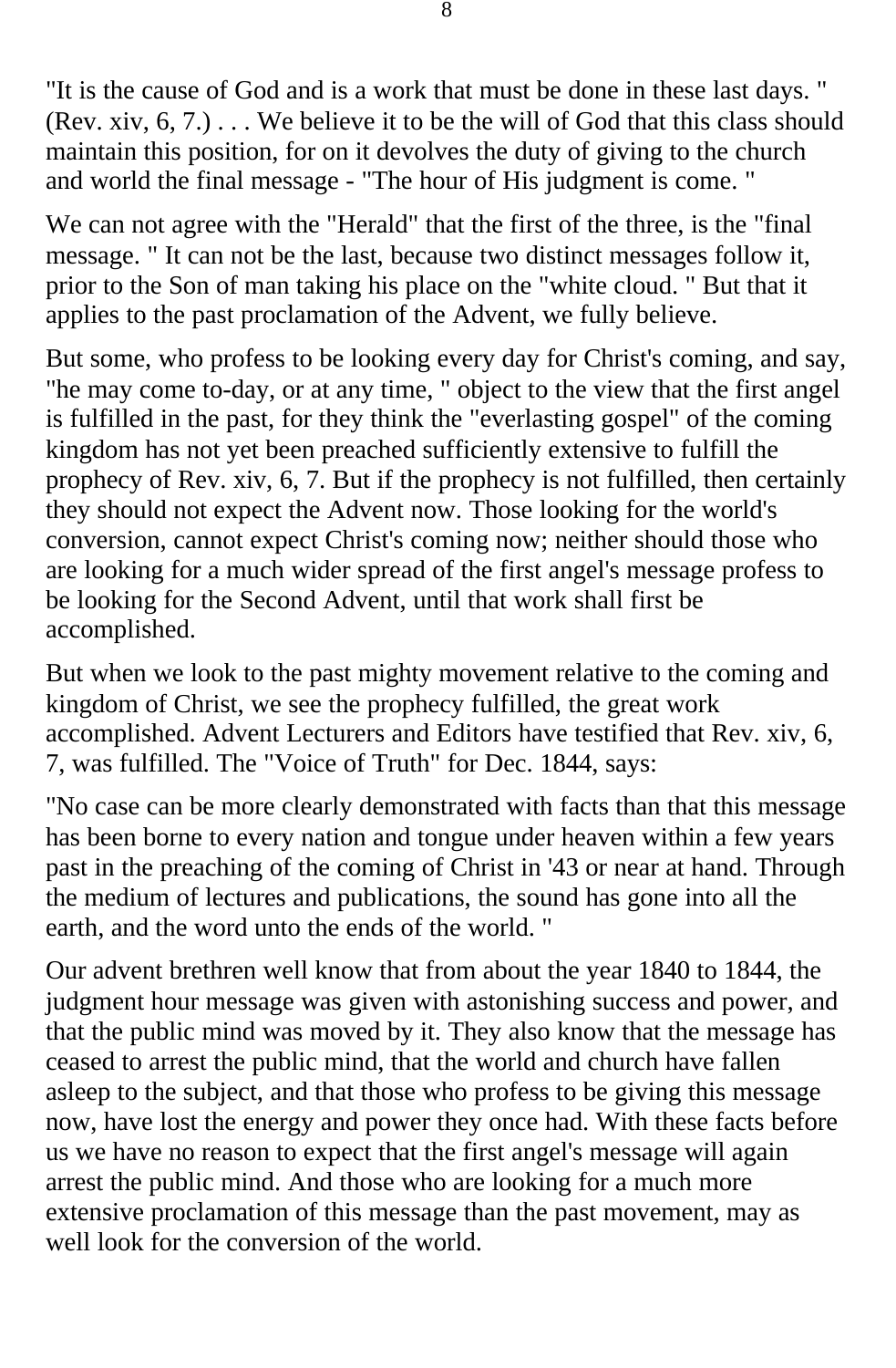SECOND ANGEL. "And there FOLLOWED another angel, saying, Babylon is fallen is fallen, that great city, because she made all nations drink of the wine of the wrath of her fornication. "

This angel did not go on his mission and deliver his message in company with the first, but "FOLLOWED, " after the first angel had delivered the burden of his message. The first message was to the churches; but soon their papers refused to publish it, and the doors of their houses of worship were closed against it. They rejected the good news of the coming kingdom, and Jesus and the Spirit of truth departed from them, as their present state plainly shows. The few living souls in all these churches, who had received the Advent message, and who loved to talk of the Advent and the Restitution, were not allowed to speak freely of their faith and hope. Their testimony being crushed, the way was fully prepared for the second message, "Babylon is fallen, " &c. This message we heard, our voices proclaimed it, and we saw its effect when the oppressed children of God burst the bands that bound them to the various sects. \*

The fall of Babylon is evidently a moral fall, and not its final destruction. This may be seen from Rev. xviii, 2, where it is stated that Babylon is fallen, and is become the hold of every foul spirit, &c. It must exist after its fall in order to be a hold of foul spirits after that fall. In its fall and becoming a hold of foul spirits is clearly seen a moral change.

If the term Babylon is applied to the Catholic church, then we inquire, when did that church meet with such a moral change? When did she morally fall? The fact that she was always corrupt forbids such an application.

God's people, who heard the first angel's message, and came out under the message of the second, were, prior to their coming out, in Babylon. Were they in the Catholic church? And did they come out of that church? Certainly not. But we know that many thousands did come out of the Protestant sects. As the Catholic church has not morally fallen, being always about as low as it possibly could be, and as God's people were not there, we say that it can not be the Babylon mentioned by the second angel.

It is said that the city of Rome is Babylon, and that her fall is the burning of that literal city. But can the city of Rome be a hold of foul spirits after it is burnt? And will God's people be called out of Rome after it is consumed by fire? They are called out of Babylon to escape her threatened plagues, Rev. xviii, 4. But will they flee out of Rome after it is burnt to escape plagues of which her being burnt is the last? "Her plagues shall come in one day,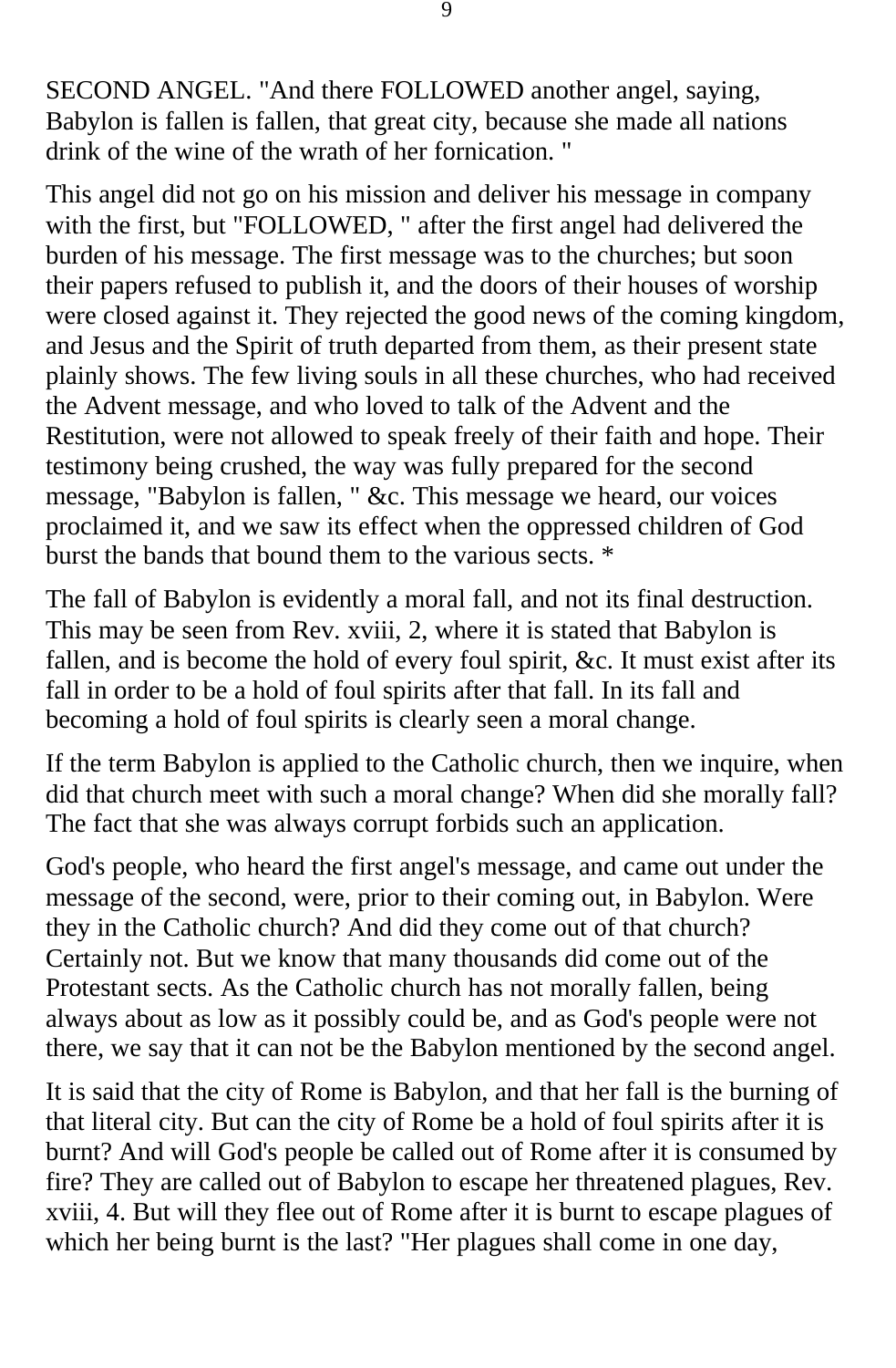death, and mourning, and famine; and she shall be utterly burned with fire. " Rev. xviii, 8.

Babylon signifies "mixture or confusion, " which well applies to the many sects, holding a great variety of sentiments. But Christ designed that his church should be one. We do not say that the sects became Babylon by falling. They, while in their divided and sub-divided state, and united with the world, were always Babylon. God permitted his people to remain there, until the first angel's message was rejected, then he called them out.

That the nominal churches have fallen, let their own admissions, and the facts relative to their present condition bear testimony. When their state is compared with what it was ten years since, their fall is clearly seen.

We think the "foul spirits" that Babylon was to become a "hold" of, after her fall, refer to the spiritual wonders of the present day, such as Mesmerism, Biology, Psychology, and the "Mysterious Rappings. " And we think it is evident that just before the plagues are poured out, the voice from heaven, "Come out of her my people, " will be heard as never before.

THE THIRD ANGEL. And the third angel followed them, saying with a loud voice, "If any man worship the beast, and his image, and receive his mark in his forehead or in his hand the same shall drink of the wine of the wrath of God, which is poured out without mixture into the cup of his indignation; and he shall be tormented with fire and brimstone in the presence of the holy angels, and in the presence of the Lamb: And the smoke of their torment ascendeth up forever and ever; and they have no rest day nor night who worship the beast and his image, and whosoever receiveth the mark of his name. Here is the patience of the saints: here are they that keep the commandments of God, and the faith of Jesus. "

This is indeed an awfully solemn message. And if it applies to the present time, it is certainly of the highest importance that its import be earnestly sought for and understood. Mark well the language, "And the third angel FOLLOWED THEM. " If, as we have shown, the messages of the first and second angels have been given within a few years past, it is certain that the message of this angel that followed them is addressed to us also. Such a warning implies great danger. And shall we, who are in danger of the worship of the Beast and his Image, and of drinking the unmingled cup of the wrath of Almighty God, slumber on, and neglect to examine this allimportant message? God forbid. With the aid of the Holy Spirit we will investigate this subject, and seek to understand the duties it so solemnly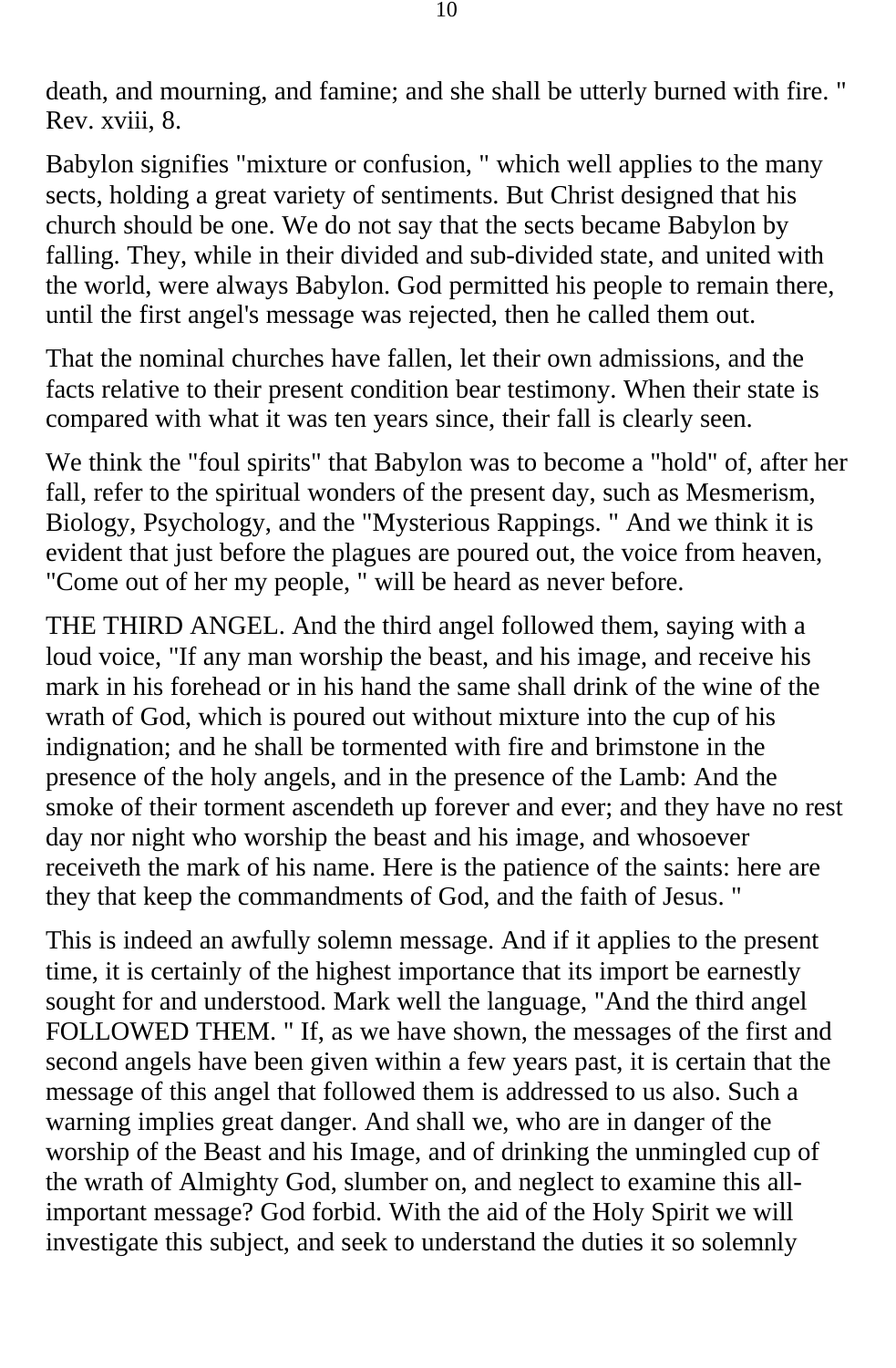enforces. The following is from a work entitled, "Facts on Romanism." page 112, published by J. V. Himes.

"But the fourteenth chapter [of Rev.] presents an astounding cry, yet to be made as a warning to mankind in that hour of strong temptation. Rev. xiv, 9-11. A denunciation of wrath so dreadful, can not be found in the book of God beside this. Does it not imply a strong temptation to require so terrific an admonition?"

In examining this message we will notice the particulars contained in it as follows:

I. The Beast. II. The Image. III. The Mark. IV. The Worship of the Beast and Image. V. The Wrath of God. VI. The Torment in the Presence of the Holy Angels and the Lamb. VII. The Patience of the Saints. VIII. The Commandments of God, and IX. The Faith of Jesus.

I. THE BEAST. - It is mentioned in Rev. xv. 2; xvi. 2; xix. 20; xx, 4, in connection with the Image, in a similar manner that it is spoken of in this message. The connection does not show what beast is meant; but it is spoken of as though it had been previously explained, and was well understood. It evidently is the beast with seven heads and ten horns of chapter thirteen, representing the Papal form of the fourth kingdom. It receives its seat, power and authority from the dragon, Pagan Rome.

This beast was to have power to lead the saints into captivity, and to kill them with the sword, for the term of 1260 years, [Dan. vii, 25, 26; Rev. xiii, 5, 10,] then he was to have his dominion "taken away, " and "go into captivity. " This was in 1798, when he received a "deadly wound, " which has been healed. At this point of time John sees "ANOTHER BEAST coming up out of the earth" with "two horns like a lamb. " Before noticing the IMAGE of the Papal beast, the TWO-HORNED BEAST claims our attention. Relative to this beast there are some things of special interest and importance, as follows: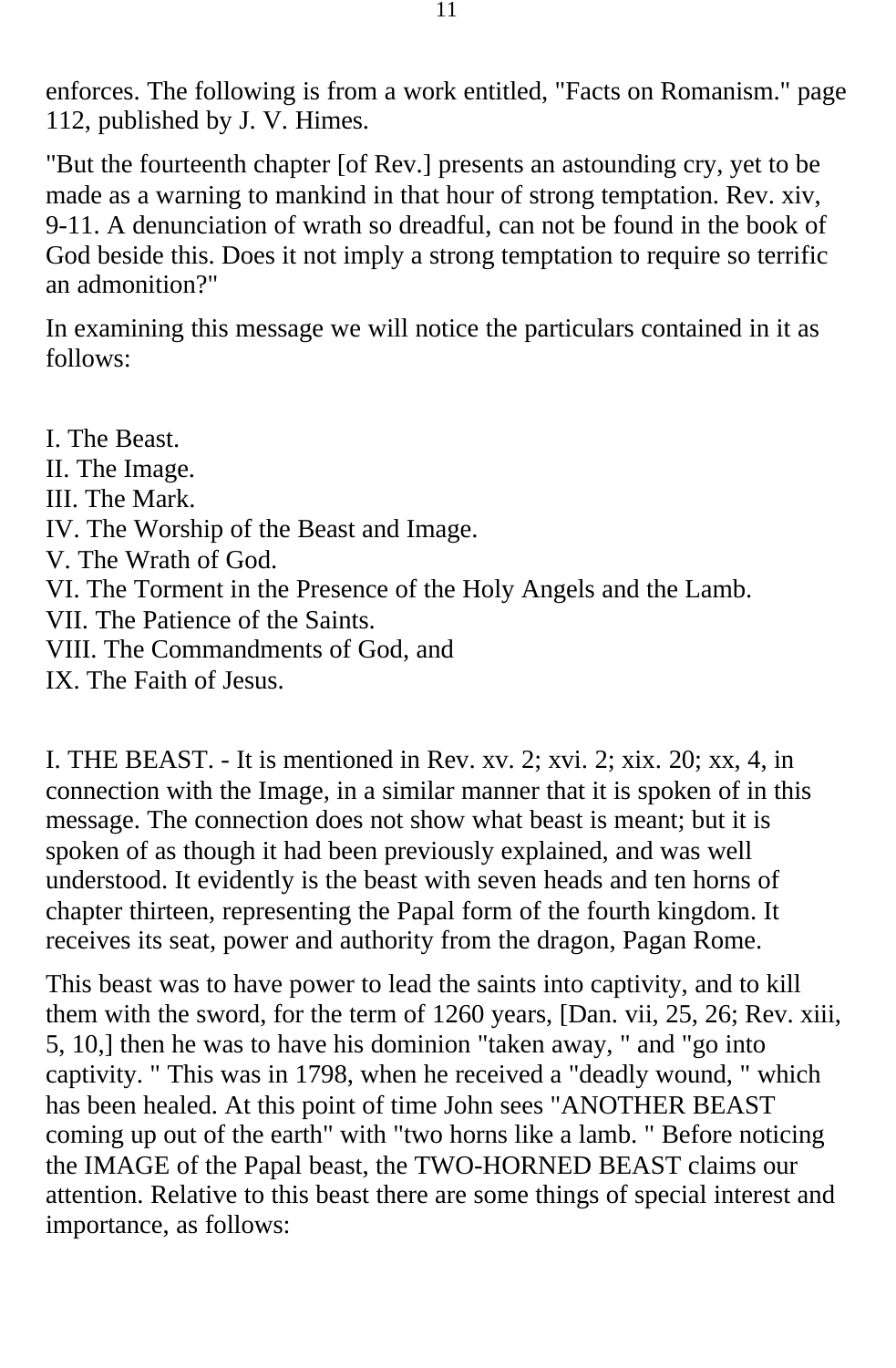1. The TIME of its rise. It certainly did not rise prior to the first beast. Neither at the same time; for then there would be no propriety in calling either the first. But as it follows the first beast, it is evident that we should look for it to rise to notice about the time that the first beast goes into captivity, at the close of the 1260 years. It was also to cause the world to "worship the first beast whose deadly wound was healed. " This proves his period of action to be since the dominion of the first beast was taken away in 1798.

2. It is "ANOTHER BEAST, " beside the ten-horned beast. Although the dominion of the first beast was limited to the period of 1260 years, yet he was to make war until the judgment, [Dan. vii, 19-22,] when he, with the false prophet, [two-horned beast,] is to be cast "alive" into the "lake of fire. " Rev. xix, 20.

"The two-horned beast is represented as a power existing and performing his part, after the death and revival of the first beast. If asked for my opinion as to what will constitute that beast with two horns, or the false prophet, I must frankly confess I do not know. I think it is a power yet to be developed or made manifest as an accomplice of the Papacy in subjecting the world. It will be a power which will perform miracles and deceive the world with them. See Rev. xix, 20. " - Litch's Restitution pp. 131, 133.

The two-horned beast performs its wonders in the sight of the first beast. Rev. xiii, 13, 14. This not only shows it to be distinct from the ten-horned beast, but also, that both exist at the same time.

3. The MANNER of its rise. The four beasts, [Dan. vii,] of which the tenhorned beast [Rev. xiii. 1,] is the fourth, all arose out of the sea, [sea or "waters" denoting "peoples, nations, &c. " Rev. xvii, 15,] by reason of the four winds striving. [Winds represent strife among men.] They arose by overturning the powers which preceded them, by means of war.

But not so with the two-horned beast. He was seen coming up out of the "earth, " growing to power in a peaceful manner. He does not overturn any preceding power by means of war.

4. The LOCATION of this beast. The seat of the first beast is in Europe, and definitely at Rome. And as it lives and makes war until the judgment, we should not look among the Papal kingdoms of Europe for the location of the two-horned beast. "And I beheld another beast coming up out of the EARTH, and he had two horns like a lamb. " No symbol could better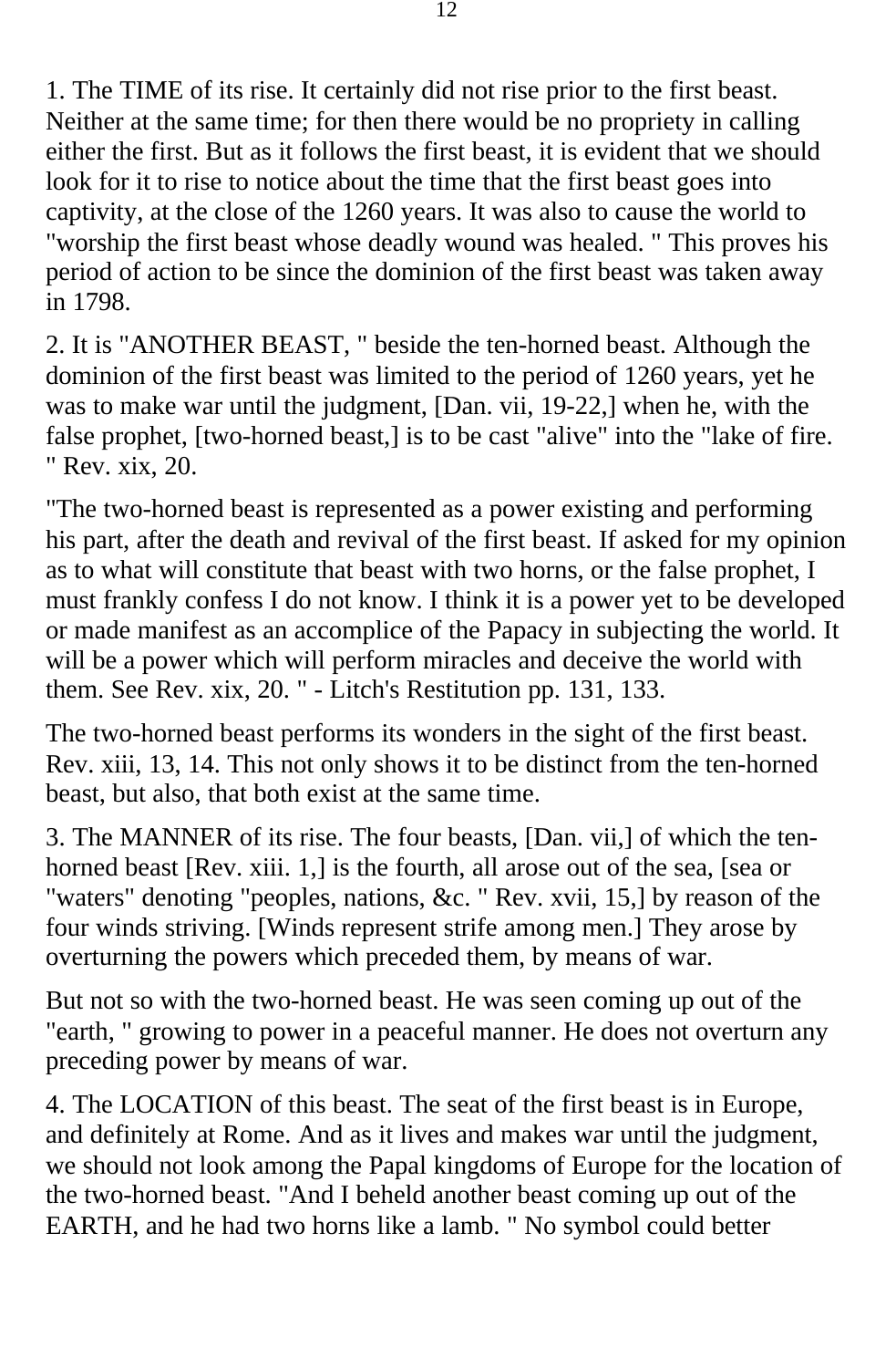represent the rise, growth, and apparent mildness of our own nation than this.

5. The two LAMB-LIKE horns. The mildness and youth of this power seem to be indicated by its lamb-like horns. These, we understand, represent the civil and religious powers of this nation - its Republican civil power, and its Protestant ecclesiastical power. For a more full explanation of this subject we must refer the reader to a lengthy article written by Bro. J. N. Andrews, entitled "Thoughts on Revelation xiii and xiv, " published in the "Advent Review and Sabbath Herald, " No. 11, Vol. I. From the article we take the following:

"The horns of the ram, Dan. viii, denoted the kings of Media and Persia. The great horn between the eyes of the goat denoted the first king. The ten horns of the fourth beast, denoted the ten kingdoms into which the fourth empire was divided. Dan. viii, 23-25; Rev. xvii, 12. The little horn which came up after them denoted the Papal church which was afterward clothed with civil power. And it is evident that the horns of these beasts, symbolize the entire power of the beasts. From these facts we learn that the horns of the preceding beast, denoted civil and religious powers. Hence we regard the horns of this latter beast as symbols of civil and religious power.

"No civil power could ever compare with Republicanism in its lamb-like character. The grand principle recognized by this form of power, is thus expressed: `All men are born free and equal, and endowed with certain inalienable rights, as life, liberty, and the pursuit of happiness. ' Hence, all have a right to participate in making the laws, and in designating who shall execute them. Was there ever a development of civil power so lamb-like before? And what, in religious matters, can be compared with Protestantism? Its leading sentiment is the distinct recognition of the right of private judgment in matters of conscience. `The Bible is the only religion of Protestants. ' Was there ever in the religious world any thing to equal this in its lamb-like professions? Such we consider the meaning of the `two horns like a lamb. '"

6. The power exercised by this beast. "And he exerciseth all the power of the first beast before him, [or "in his sight, " as Whiting translates,] and causeth the earth and them which dwell therein to worship the first beast whose deadly wound was healed. " Here is conclusive evidence that the two-horned beast is distinct from the "first beast. " It is contemporary with the ten-horned beast from the time that its deadly wound was healed. This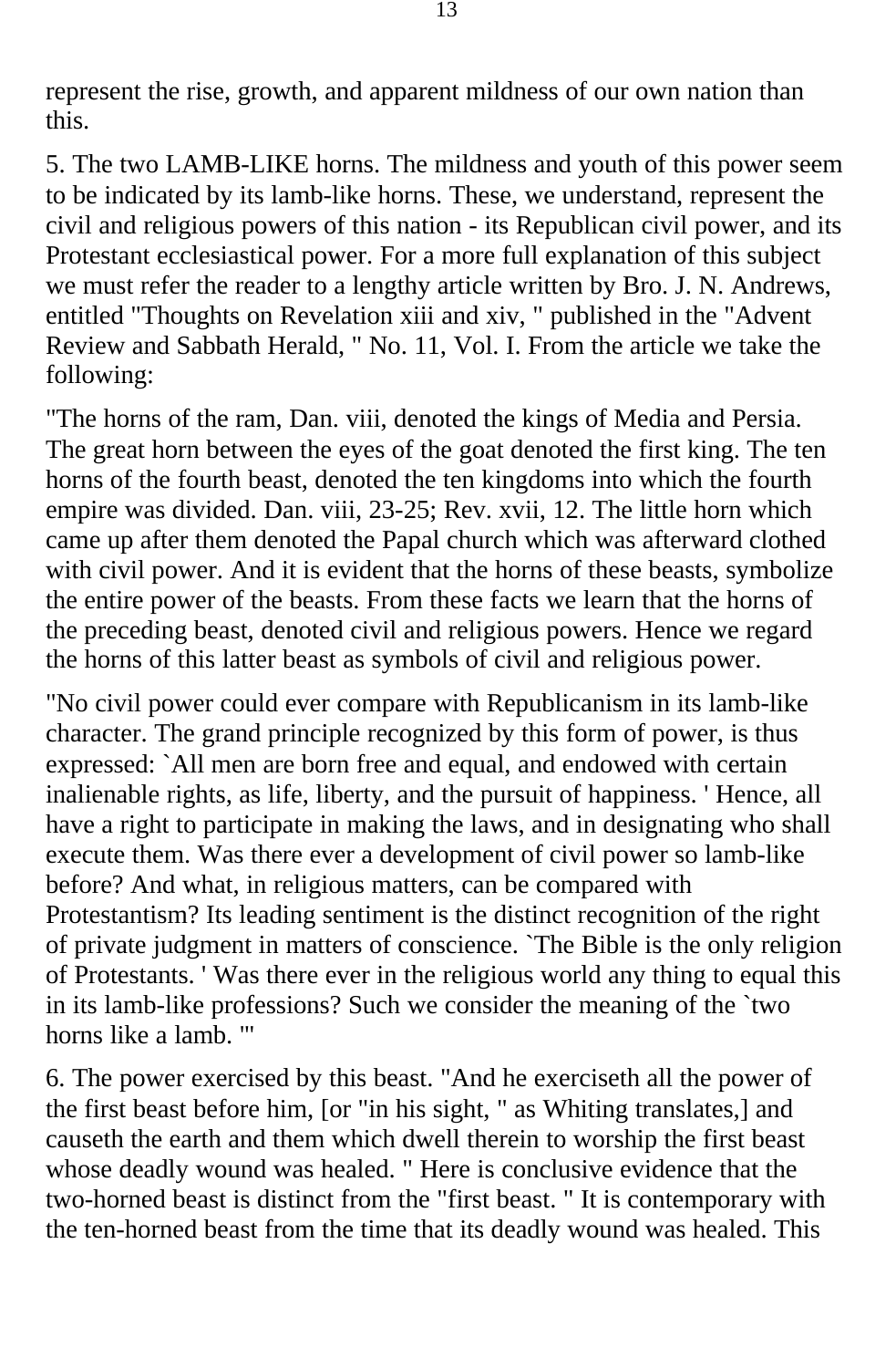exercise of power is certainly future, and is the scene of trouble and danger before us of which we are warned by the third angel.

7. The WONDERS and MIRACLES performed by this beast. "He doeth great wonders, so that he maketh fire come down from heaven on the earth in the sight of men; and deceiveth them that dwell on the earth by the means of those miracles which he had power to do in the sight of the beast. " Here we will quote from the article before mentioned:

"That we are living in an age of wonders is a well known fact: indeed, the language is oftentimes repeated, `There is nothing too wonderful to happen. ' `The increase of knowledge' in every department of the arts and sciences, has indeed been without precedent in the world's past history. We see the chariots with the speed of lightning coursing their way through the land, and with similar speed are men enabled to traverse the mighty deep. Nahum ii. `The fire of God' [the lightning, Job i, 16; Ex. ix, 16,] is literally brought down from heaven. Such is the wonderful power man has obtained over the elements. And the lightning thus brought down from heaven is sent as a messenger from one end of the land to the other. They `send the lightnings, and they go and say here we are!' Job xxxviii, 35. And all these wonders bid fair to be eclipsed by others still more astonishing.

"But it is another class of wonders which we regard as the complete fulfillment of this prophecy. The world may indeed be deceived by these things, and caused to believe that `better days are coming, ' and that the earth is being prepared for the residence of man, and that men are becoming more virtuous and enlightened; but there are other wonders in course of development, which are indeed miracles by which the world is deceived. It may not be necessary to notice the wonders of Psychology, Biology, &c. in which all the wonders of past ages seem to be revived; but we notice those astonishing developments from the land of spirits, which are causing the world to wonder. It would seem that communications with the spirits of the departed dead are now freely held, and men are brought into immediate connection with the spirit world. Such communications, though rare in past ages, have become of every day occurrence. We are told of pious people who are now holding converse with the spirits of the evangelists Mark and Luke, &c. The spirits commune with the greatest freedom, not with the pious alone, but with all classes do they hold free communication. And Protestants are the chief actors in all this. It is evident that these things are but the beginning of the miracles with which the world is to be deceived.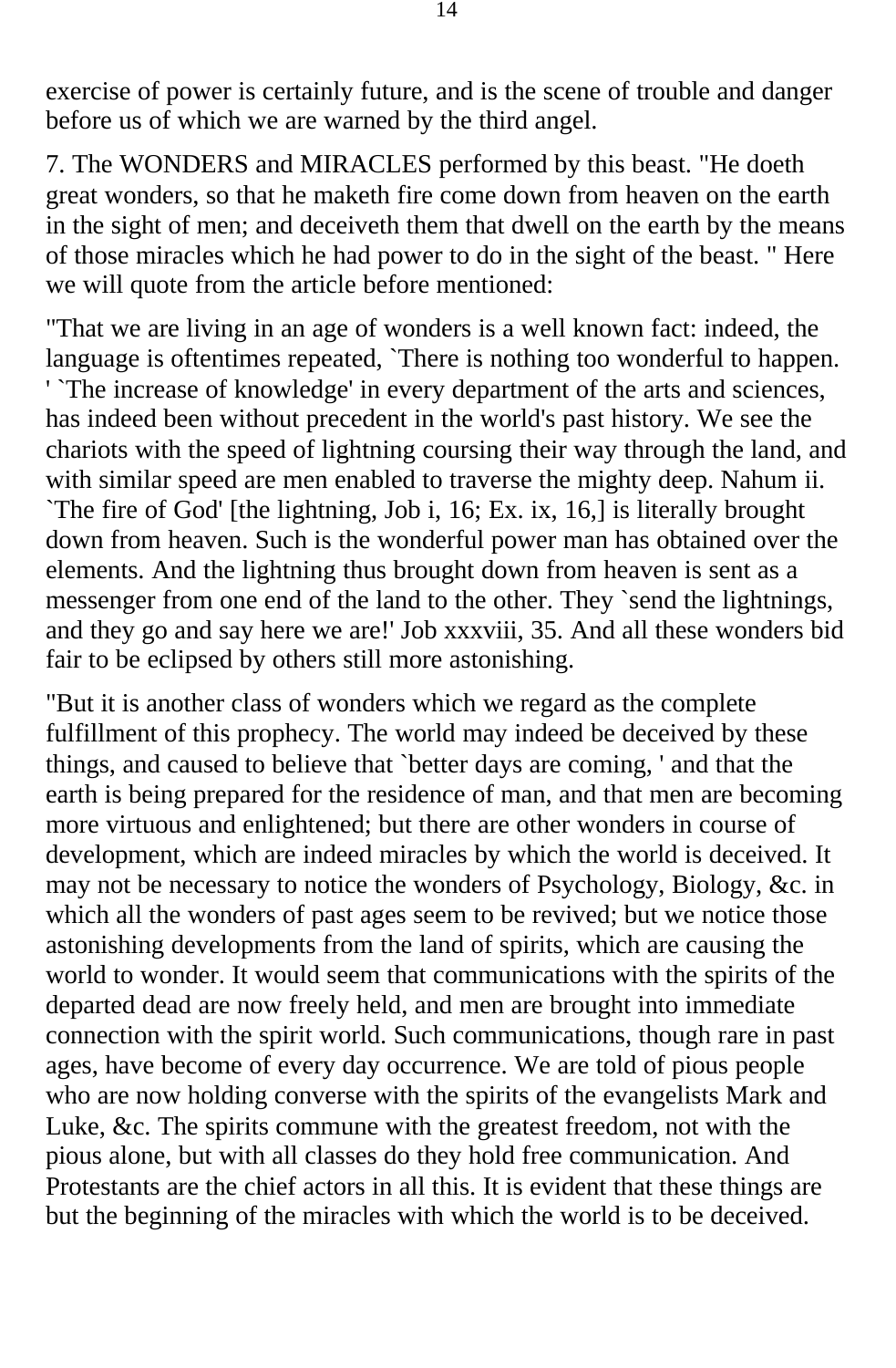"That all this is the work of the devil is evident from the fact that God has forbidden necromancy in his word. Deut. xviii, 11; Is. viii, 19. Hence it is certain that the spirits of good men do not come to commune with those who break the divine command. And we may go further than this, and say that even the spirits of bad men are not there. For if they are conscious, the sixteenth chapter of Luke shows that they are not permitted to return to earth. And if indeed `the dead know not any thing, ' [Eccl. ix, 5,] then it is certain that their spirits are not sent into the world to instruct men. No form of government ever arose in any past age, in which these remarkable elements of deception were combined. "

"As Jannes and Jambres withstood Moses, " with their enchantments, when God was about to deliver his people from Egyptian servitude, so, in the "PERILOUS TIMES" of the "LAST DAYS, " was the truth of God to be resisted. Then, God wrought miracles by the hand of Moses and Aaron, and sent plagues upon Egypt to show that his people should go free; yet the devil had so completely deceived Pharaoh and his host, through the enchantments of the magicians, that they even dared to enter the channel that the Almighty had opened through the Red Sea for the escape of his chosen people.

The wonders of the present day, especially those that seem to imitate the work of God, are perfectly calculated to deceive those that know not God. And unless the people of God are warned against the deceptive power of satan in these things, they will be in danger of being blinded by them. Already has this power stolen over the multitude who have "a form of godliness, " so that if the "POWER THEREOF" should be manifested, as was witnessed in this land a few years since in powerful revivals, ten thousand voices would at once join the cry of "Mesmerism, Fanaticism, " &c. May God save his people amid the perils of the last days; and while those who deny the power of godliness are led on by the "spirits of devils working miracles, " to "the battle of the great day of God Almighty, " may his people watch and keep their garments.

II. THE IMAGE. The two-horned beast was to make "an image to the beast, which had the wound by a sword and did live, " [Rev. xiii, 14,] therefore it is to be, when made, an image of the Papal beast. In order for it to be an image of that beast, it must resemble it, in many respects at least. That beast was a church clothed with civil power and authority to dictate in matters of religion, and to put the saints of God to death. The image, then, must be another church, clothed with civil authority to do the same work. This will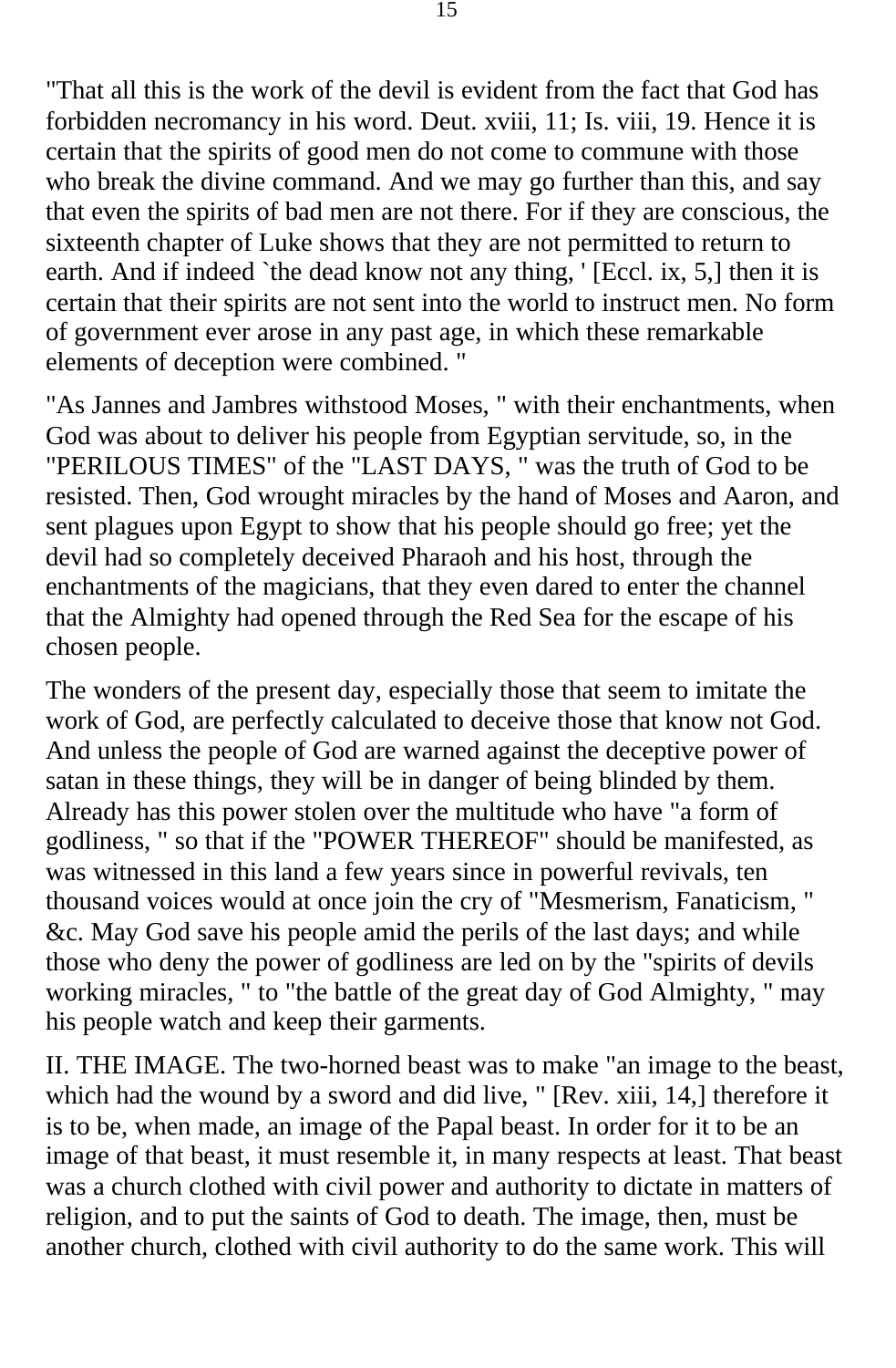be clearly seen by comparing verse 15, with Dan. vii, 25-28; Rev. xiii, 1-5. And as the two-horned beast causes the image to be made, and gives it life, we conclude that it can be no other than the Protestant churches clothed with authority "to speak, " as the Papal church has done, and to carry its decrees into execution by laws and severe penalties.

If it is said that the world is too enlightened to unite in such persecution, we answer, the word of God is plain on this point, and it is in reference to this scene of danger that the third angel gives his solemn warning. The rejection of the truth of God leaves men the subjects of satan's deception. 2 Thess. ii, 9-12. Mark, how soon the Jewish church crucified the Son of God after they had rejected him as the Messiah. "If we had been in the days of our fathers, " said they, "we would not have been partakers with them in the blood of the prophets. " Matt. xxiii, 30. But when their "hour and the power of darkness" came upon them, they were led on by the power of satan.

We do not suppose that Rev. xiii, 15, teaches that the saints are to be put to death; but that a decree, at least, is to go forth to that effect, the text plainly shows. In view of this decree, and the dangers before us, the Prophet has given the following exhortation: "Before the DECREE bring forth, before the day pass as the chaff, before the fierce anger of the Lord come upon you, before the day of the Lord's anger come upon you: Seek ye the Lord, all ye meek of the earth, which have wrought his judgment; seek righteousness, seek meekness; it may be ye shall be hid in the day of the Lord's anger, " Zeph. ii, 2, 3.

III. THE MARK OF THE BEAST. This mark is mentioned in Rev. xiii, 16; xiv, 9, 11; xv, 2; xvi, 2; xix, 20; xx, 4. In all these places the words "the mark" or "his mark" are used, showing that some one particular mark is referred to. This mark is not explained, only as the mark of the Papal beast, to be enforced by the two-horned beast, and as standing in direct opposition to "the commandments of God, " and "the seal of the living God. " This mark is very conspicuous, in the forehead or hand, and signifies, not a literal mark, but a prominent religious profession, as clearly seen and known as a literal mark in the forehead or hand. It must be an institution of the Papal beast, a prominent point of religious faith, on which the Papal and Protestant churches agree. Relative to this mark we shall speak more fully hereafter.

IV. THE WORSHIP OF THE BEAST AND IMAGE. In the final conflict, relative to which the third angel utters his dreadful warning, but two classes are seen. One class keep the commandments of God, are marked with the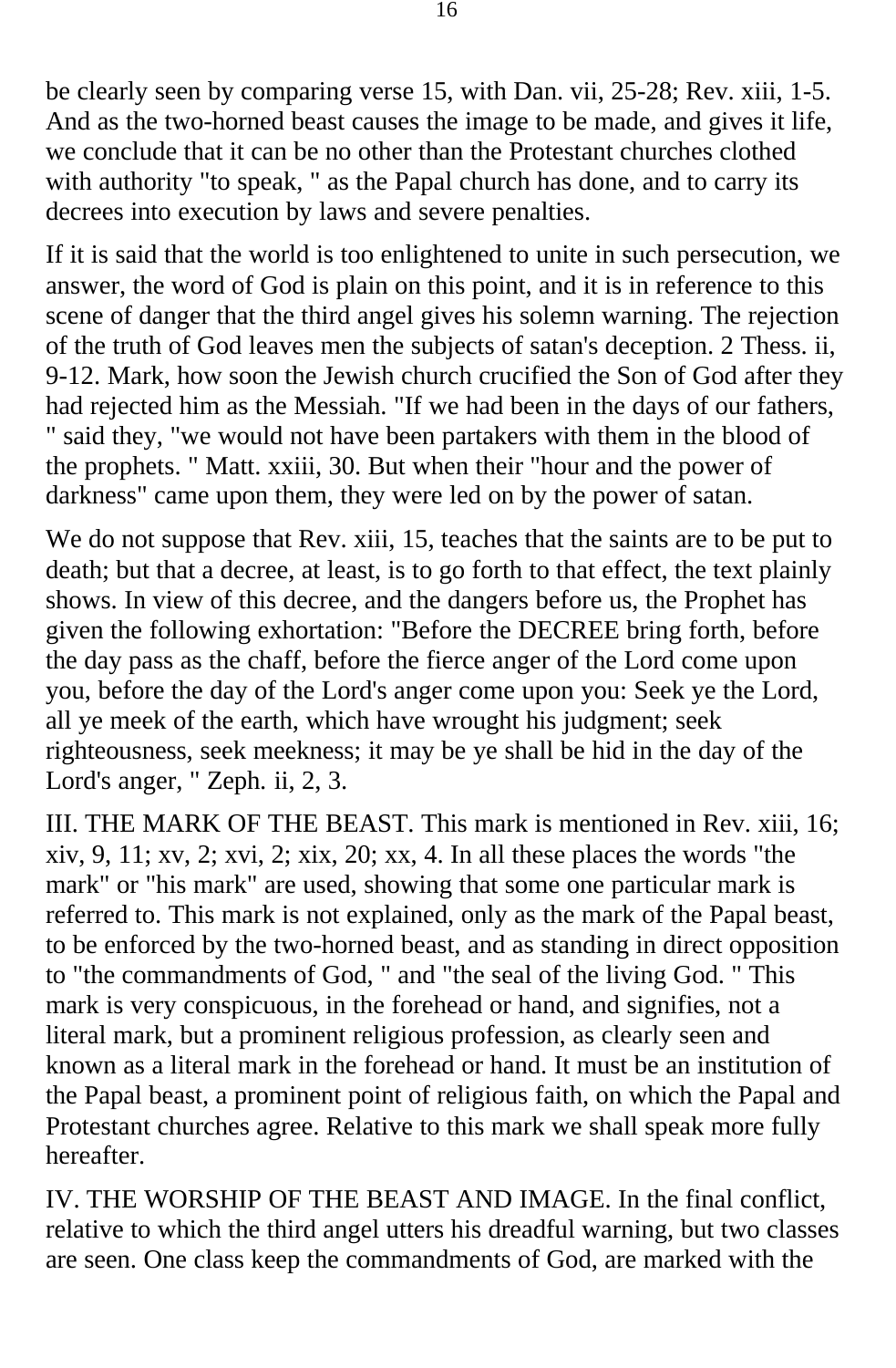seal of the living God, [Eze. ix, 2-6; Rev. vii, 1-3; xiv, 1.] and are seen on Mount Zion with the Lamb. The other class receive the mark of the beast and image, and experience the wrath of God. One class are the worshippers of God, for they honor him by keeping his commandments. The other class receive the mark [a prominent religious institution and requirement] of the beast, therefore, are the worshippers of the beast, for they honor his institution. We therefore conclude, that the observance of some institution of Papacy, (which is yet to be enforced by the two-horned beast,) that stands opposed to the commandments of God, constitutes the worship of the beast and his image.

V. THE WRATH OF GOD. "And I saw another sign in heaven, great and marvelous, seven angels having the seven last plagues, for in them is filled up the WRATH OF GOD, " Rev. xv, 1. This testimony is sufficient proof that the wrath of God, threatened by the third angel, is the SEVEN LAST PLAGUES. These plagues are evidently shadowed forth by the plagues of Egypt, and will be as real and literal as those were. Compare Ex. vii-xii, with Rev. xvi.

The plagues of Egypt were just prior to the deliverance of Israel. The seven last plagues will be poured out just before the final deliverance of the saints. The deceptive power of satan was manifested by the magicians that withstood Moses, just before, and in connection with, the plagues of Egypt. And prior to, and in connection with, the last plagues, the worshippers of the beast and his image are to be deceived by the "wonders" and "miracles" performed by the two-horned beast.

The wrath of God in the seven last plagues will constitute the "time of trouble such as never was, " after Michael stands up. Dan. xii, 1. The mediation of Jesus in the Heavenly Sanctuary, prevents the wrath of God from coming on a guilty world. The four angels [Rev. vii, 1-3] hold the four winds until the servants of God are sealed by the last warning message. When that work is done, Christ will lay aside his priestly attire, put on the "garments of vengeance, " [Is. lix, 17,] and take his position on the "white cloud, " [Rev. xiv, 14,] with "a sharp sickle" to reap the harvest of the earth. Then the four angels will cease to hold the four winds [Rev. vii, 1-3,] and the wrath of God, in the seven last plagues, will be poured out.

The period of the pouring out the vials of the wrath of God is clearly shown [Rev. xi, 18] to be under the sounding of the seventh angel, after the "temple of God was opened in heaven, " and the "ark of his testament" was seen. See verse 18. This could not have been prior to the termination of the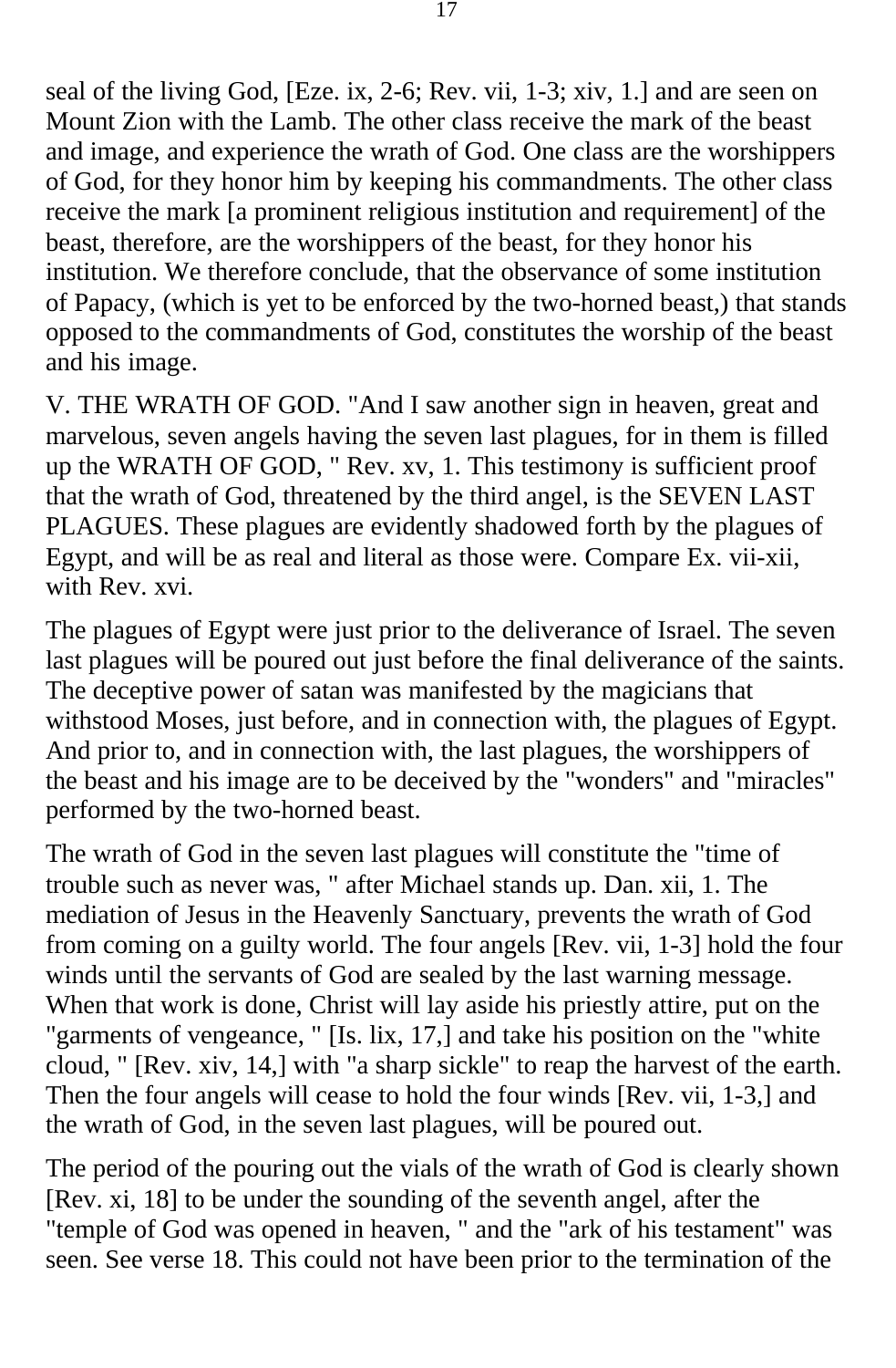2,300 days, when the new covenant Sanctuary was to be cleansed. See Heb. viii, 1-6; ix, 1-8, 23, 24. In order for our Great High Priest to accomplish this portion of his priesthood he must, at the end of the 2300 days, pass within the second vail, into the "tabernacle of the testimony, " according to the typical priesthood. And it is not until the tabernacle, containing the ten commandments, of the Heavenly Sanctuary is opened that the seven angels are commanded to go their way and pour out the vials of wrath. "And after that I looked, and behold, the "temple of the tabernacle of the testimony in heaven was opened. And the seven angels came out of the temple, " &c. Rev. xv, 5, 6.

VI. THE TORMENT IN THE PRESENCE OF THE HOLY ANGELS AND THE LAMB, mentioned in the message of the third angel, we think, refers to the second death, at the end of the 1000 years of Rev. xx. It cannot possibly be inflicted upon wicked men in their present state, for they could not stand one moment in the presence of angels and the Lamb, much more, for a length of time, as described in the message, Rev. xiii, 10, 11.

The presence of one angel, at the resurrection of Christ, caused the Roman guard to "shake, " and to become "as dead men. " And when the Son of man shall come in the glory of his Father, and all the holy angels with him, when the whole heavens shall blaze with glory, and the earth shake at the presence of the Lord, then those who are not cut down by the seven last plagues, will not be able to stand a moment before the burning glory of that scene. Speaking of "the man of sin, " Paul says, "whom the Lord shall consume with the spirit of his mouth, and shall destroy with the brightness of his coming, " 2 Thess. ii, 8.

We therefore conclude that the message of the third angel contains not only a warning of the terrors of the first death of the worshippers of the beast and his image, by the seven last plagues, but, also, of that scene of torment at the second resurrection, when the wicked dead will be raised with bodies capable of standing in the presence of the Lamb and the holy angels. And as the host of "Gog and Magog" gather up around the Beloved City the final execution of the judgment will take place. "Fire from God out of heaven" will "devour" them.

VII. THE PATIENCE OF THE SAINTS. "Here is the patience of the saints. " Where? After the second angel has given his message, and the great work designed by it is accomplished. It is well known by those who participated in the advent movement, that this was in the autumn of 1844, at the time of our great disappointment. The period since that disappointment may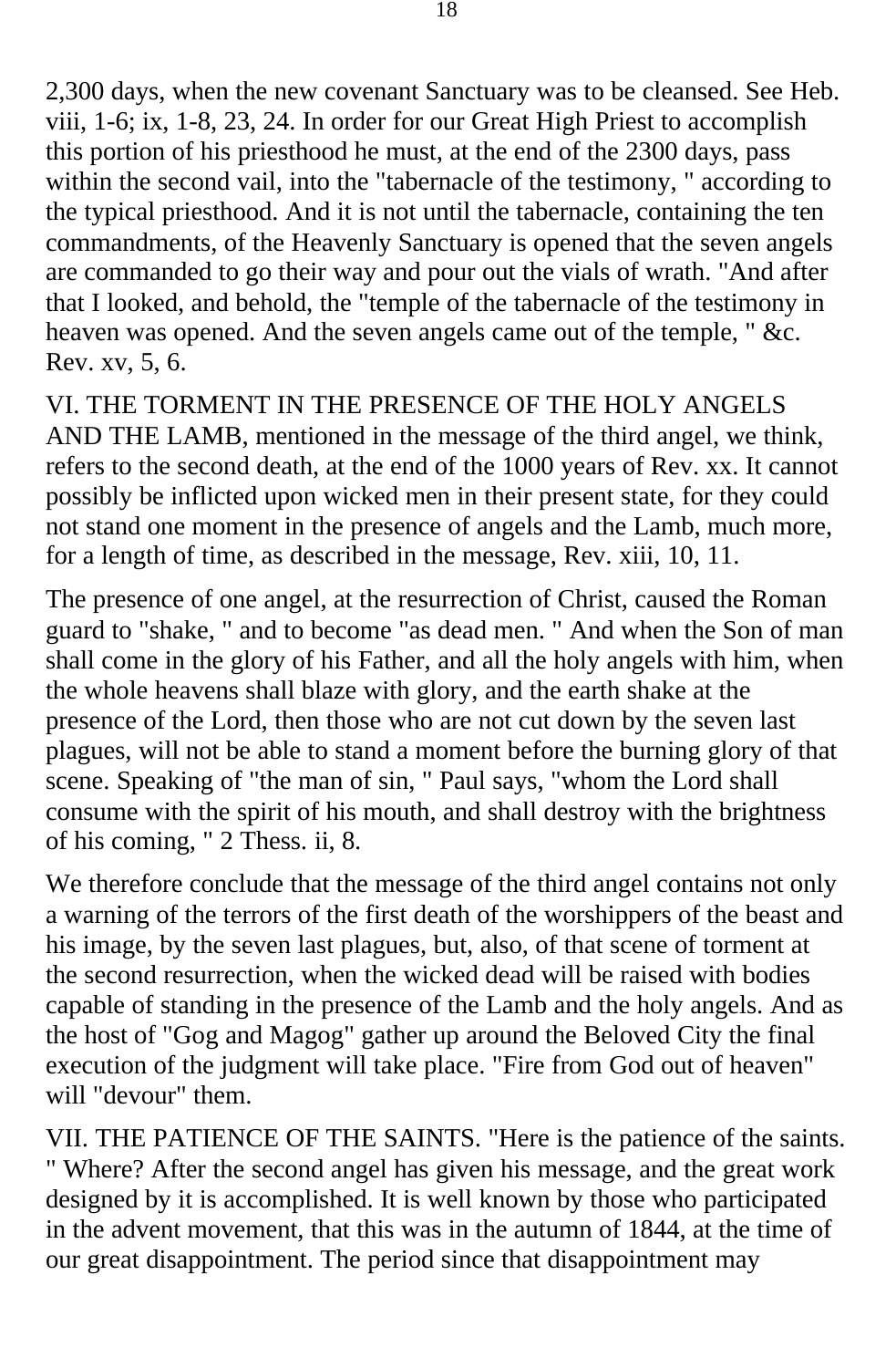properly be called the time of the patience of the saints. Relative to our disappointment, and our waiting position since the time of confident expectation, the Apostle speaks as follows:

"Cast not away therefore your confidence, which hath great recompense of reward. For ye have need of PATIENCE, that, after ye have DONE THE WILL OF GOD, ye might receive the promise. For yet a little while, and he that shall come will come, and will not tarry.

"Now the just shall live by faith: but if any man draw back, my soul shall have no pleasure in him. But we are not of them who draw back unto perdition; but of them that believe to the saving of the soul. " Heb. x. 35-39.

This testimony of the Apostle shows, first, that a people were to have great confidence which would be pleasing to God; second, that they would be disappointed, after doing "the will of God, " and would need great patience to endure the trials of their position; and third, that they would have to live by faith. In calling to "remembrance the former days, " in which they were especially "illuminated, " they would live "by faith" in their past experience, and in the sure promises of God relative to the glorious future.

This testimony of the Apostle can apply only to that people who have a corresponding experience. And that people, we fully believe, are those who have looked with great confidence for Christ's coming at a definite period of time, have been disappointed, and have passed through, and are still experiencing, severe trials arising from their waiting position. The expression, "FOR YET A LITTLE WHILE, AND HE THAT SHALL COME WILL COME, " &c. shows that this testimony can apply nowhere in the history of the church, but just prior to Christ's coming.

The third angel (who follows the second, consequently the period of his message is since our disappointment in 1844,) declares, "HERE is the patience of the saints, " which Paul more fully explains, and shows that it is the "little while, " just before the Second Advent.

VIII. THE COMMANDMENTS OF GOD. We have now come to an important division of this subject. Mark well this portion of the testimony of the third angel: "HERE are they that keep the commandments of God, [the Father,] and the faith of Jesus, " [the Son.] The distinction between the COMMANDMENTS of the Father, and the FAITH of his Son Jesus Christ, is too plain to be misunderstood.

"And the dragon was wroth with the woman, and went to make war with the remnant of her seed, which keep the COMMANDMENTS of God, and have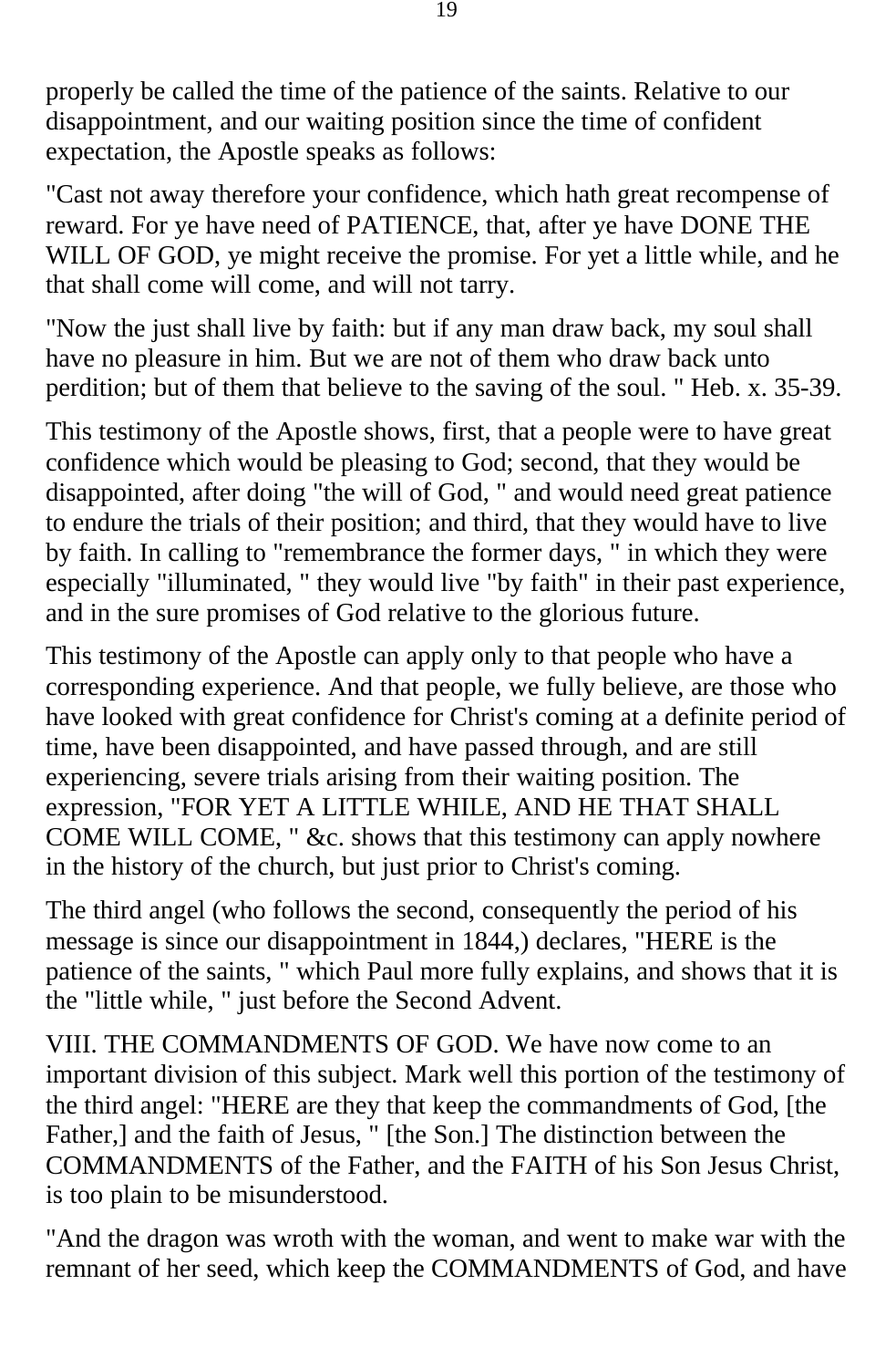the TESTIMONY of Jesus Christ. " Rev. xii, 17. The "faith, " and "testimony of Jesus Christ, " are evidently the same. The remnant of the seed of the woman, who heed the message of the third angel, not only keep the commandments of the Father, but also the faith or testimony of the Son.

It is said by some that the commandments of God mean only the doctrines and precepts of the New Testament taught by Jesus and his apostles. To this view we object, and would ask those who hold it, What, then, is the testimony of Jesus Christ? Both the commandments of God, and the testimony of Jesus Christ are observed by the remnant. As the faith or testimony of Jesus embraces all the doctrines and precepts taught by Christ and his apostles, peculiar to the new covenant, the commandments of God must of necessity be something besides, which are binding during both the old and new dispensations. We say that the commandments of God, are the ten commandments, which the Father spake with an audible voice, and wrote with his finger in the tables of stone.

"A new commandment I give unto you, " said Jesus, "that ye love one another, " John xiii, 34. "This is my commandment, That ye love one another, as I have loved you, " Chap. xv, 12. "Bear ye one another's burdens, and so fulfill the law of Christ. " Gal. vi, 2. Peter also speaks of the commandments of the apostles of the Lord and Saviour, 2Pet. iii. 2. But these are certainly included in the faith or testimony of Jesus Christ. This is the reason why the doctrines and commandments of Christ and his apostles are nowhere called, in the New Testament, the commandments of God.

"Blessed are they that do his commandments, that they may have right to the tree of life, and may enter in through the gates into the city. " Rev. xxii, 14. Precious promise indeed to those who obey. But whose commandments are these that must be obeyed in order to enter the Golden City, and have right to the Tree of Life? To this question some may be ready to answer, "The commandments of Jesus. " But stop my brethren! First see who is speaking. It is the "True Witness, " the Lord Jesus Christ, who says, "Blessed are they that do HIS COMMANDMENTS. " The word "his" must refer to God the Father; therefore this promise, of entering the City of God, is to those who keep the Father's ten commandments.

IX. THE FAITH OF JESUS. We have before stated that the testimony of Jesus Christ, mentioned in connection with the commandments of God, Rev. xii, 17, is the same as the faith of Jesus, named in Chap. xiv, 12. Both texts apply to the same period. One to the "remnant, " or last portion of the church of Christ, just before the Second Advent, the other is a portion of the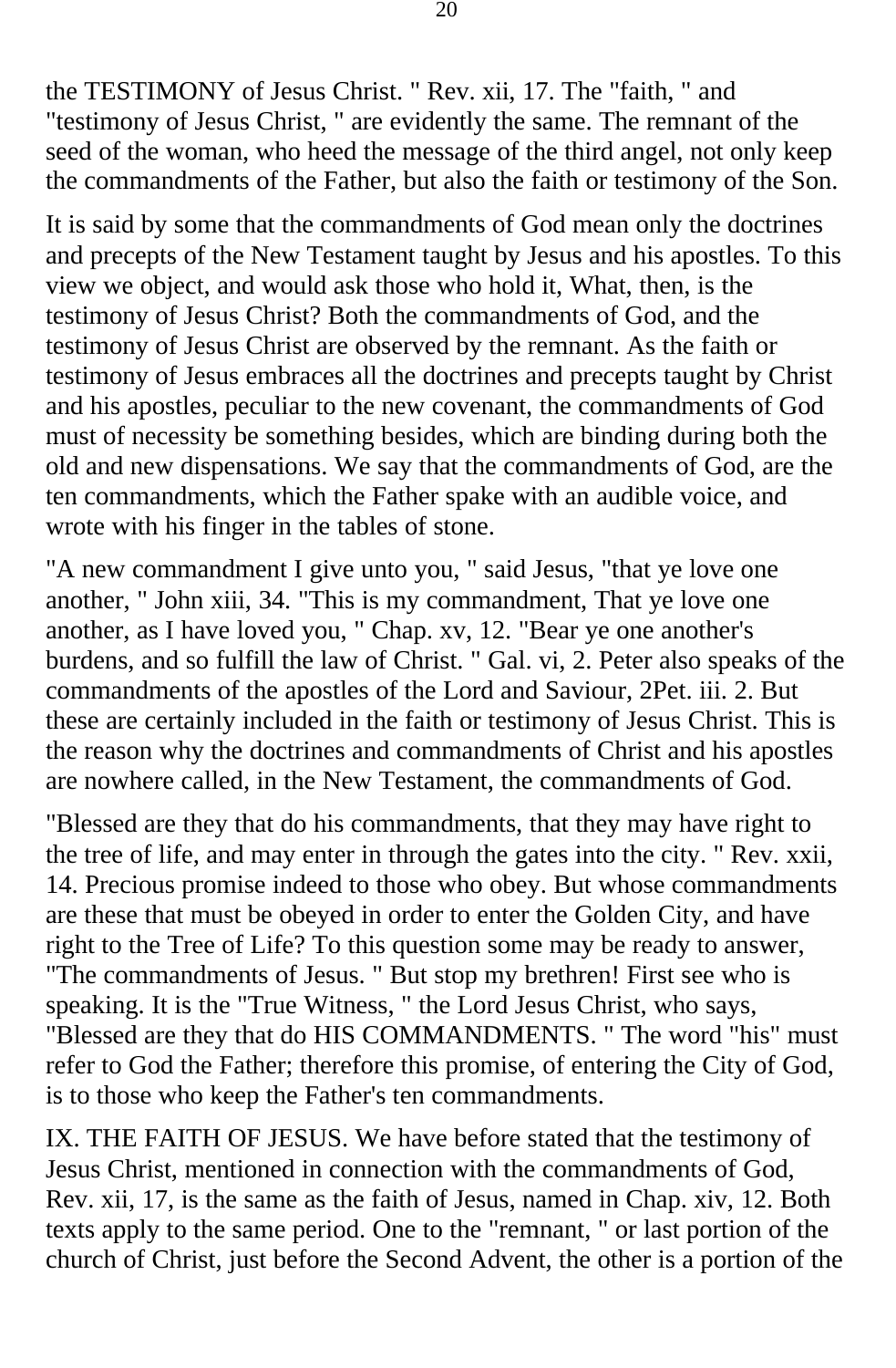last message of mercy to the scattered members of the body of Christ, just prior to the pouring out of the wrath of God.

Some have supposed that the faith of Jesus was faith to heal the sick, &c. while others have thought that it was faith necessary to stand in the day of wrath without an Intercessor. But it seems most consistent that the faith or testimony of Jesus Christ embraces all the precepts and doctrines of the New Testament taught by Christ, and afterwards by his holy apostles who were his special witnesses. HERE, in the time of the patience of the saints, is a people - thank heaven - who love the whole Bible. They seek to honor both the Father and the Son, in keeping the commandments of God, and the faith of Jesus.

The testimony of Jesus Christ does not stand opposed to, or take the place of, the commandments of God. Says the Son of God, "Think not that I am come to destroy the law, " &c. He shows by referring to the decalogue, that he is speaking of the law of commandments, and then affirms that while heaven and earth should remain, one jot or tittle should in no wise pass from it. See Matt. v. 17-33.

We view the doctrine that the faith of Jesus takes the place of the law of God, and abrogates it, one of the fables of the last days, [2 Tim. iv, 4,] which, if believed, will sink souls in perdition. Paul rebukes this heresy when he says, "Do we then make void the LAW, through FAITH? God forbid: yea, we ESTABLISH THE LAW. " Rom. iii, 31. The Apostle also says, [chap. vii,] "Wherefore the law is holy, and the commandment holy, and just, and good. " Here, let it be understood, that this epistle to the Romans was written A. D. 60, twenty-nine years after the "hand-writing of ordinances, " of the book of Moses, was abolished. Though the typical law of Moses was then abolished, having met its antitype in the gospel, yet the law of God, the ten commandments, was certainly a living law when this epistle was written.

Paul's opinion of the law of God differs widely from the views of some at this day. We are often told that it is "abolished, " "dead, " "a curse to man, " &c. But Paul pronounces it "HOLY, JUST and GOOD. " By some it is considered very irksome, especially the observance of the fourth commandment. But, says Paul, "I DELIGHT in the law of God, " and "we know that the law is spiritual. The apostle John also agrees with Paul. He says, "For this is the LOVE OF GOD, that we KEEP HIS COMMANDMENTS: and his commandments are NOT grievous. " 1 John v, 3. [See our works on the law of God, and the Sabbath.]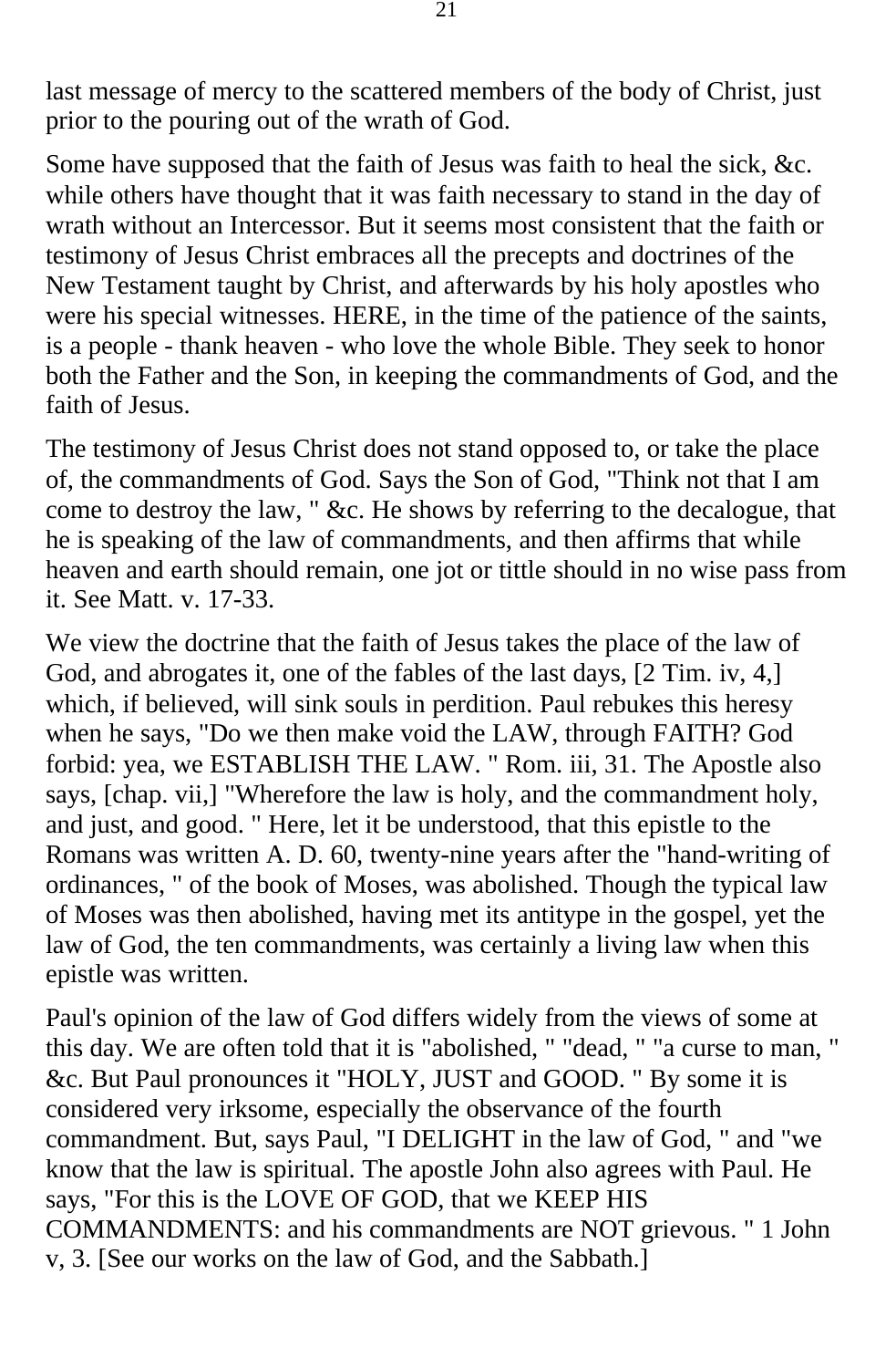In that time of trouble, relative to which the third angel gives his important message, two classes only will appear. One will worship the beast and his image, and receive his mark. The other class will heed the message of the third angel, and keep the commandments of God. They will be sealed or marked with the seal of the living God; and will, with the Lamb of God, stand on Mount Zion. See Rev. chapters xiii-xvi.

These two classes will stand in opposition to each other. Their marks [prominent religious profession] will be directly opposite. While one class will bow to an institution of the Papal beast, enforced by the two-horned beast, the other will be keeping all of the commandments of God. But what is to constitute this mark of the beast, in that time when men will have to decide to worship God, or the beast and his image? We think it will be to observe the first day of the week, instead of the Sabbath of the fourth commandment.

The first day of the week, so generally observed, is not the Sabbath of the Lord. The only weekly Sabbath of the Bible is that which commemorates the Creator's Rest on the seventh day. Christ and his apostles have spoken of no other.

There is no record that Christ met with his disciples in the day-time of the first day, after his resurrection; neither that the apostles met together for worship in the day-time of that day. Search and see. Paul held a meeting at Troas [Acts xx, 7-14] in the evening of the first day of the week, to break bread; but let it be understood that he journeyed to Assos on foot, and sailed to Mitylene, the same day that he broke bread. In the instruction of the Apostle concerning the collection for the poor saints, [1 Cor. xvi. 1-3,] he says nothing of resting from labor, or a public meeting. His words, "Let every one of you LAY BY HIM IN STORE, " &c. show that they were to lay up their liberalities at home, ready for the Apostle when he should visit them.

It is generally admitted by those who have searched the New Testament for proof that the Sabbath has been changed, that there is no divine authority for it. But many, in the absence of divine testimony, try to content themselves with human authority, the testimony of the so called "Christian Fathers. " But we venture to say that no conscientious Christian, who loves the word of God, and seeks to know his duty from that precious book, will rely on such testimony, instead of the commandment of God. Such a course is at war with the great principle of Protestantism - "the Bible the only religion of Protestants. " Here was the struggle of the great Reformer.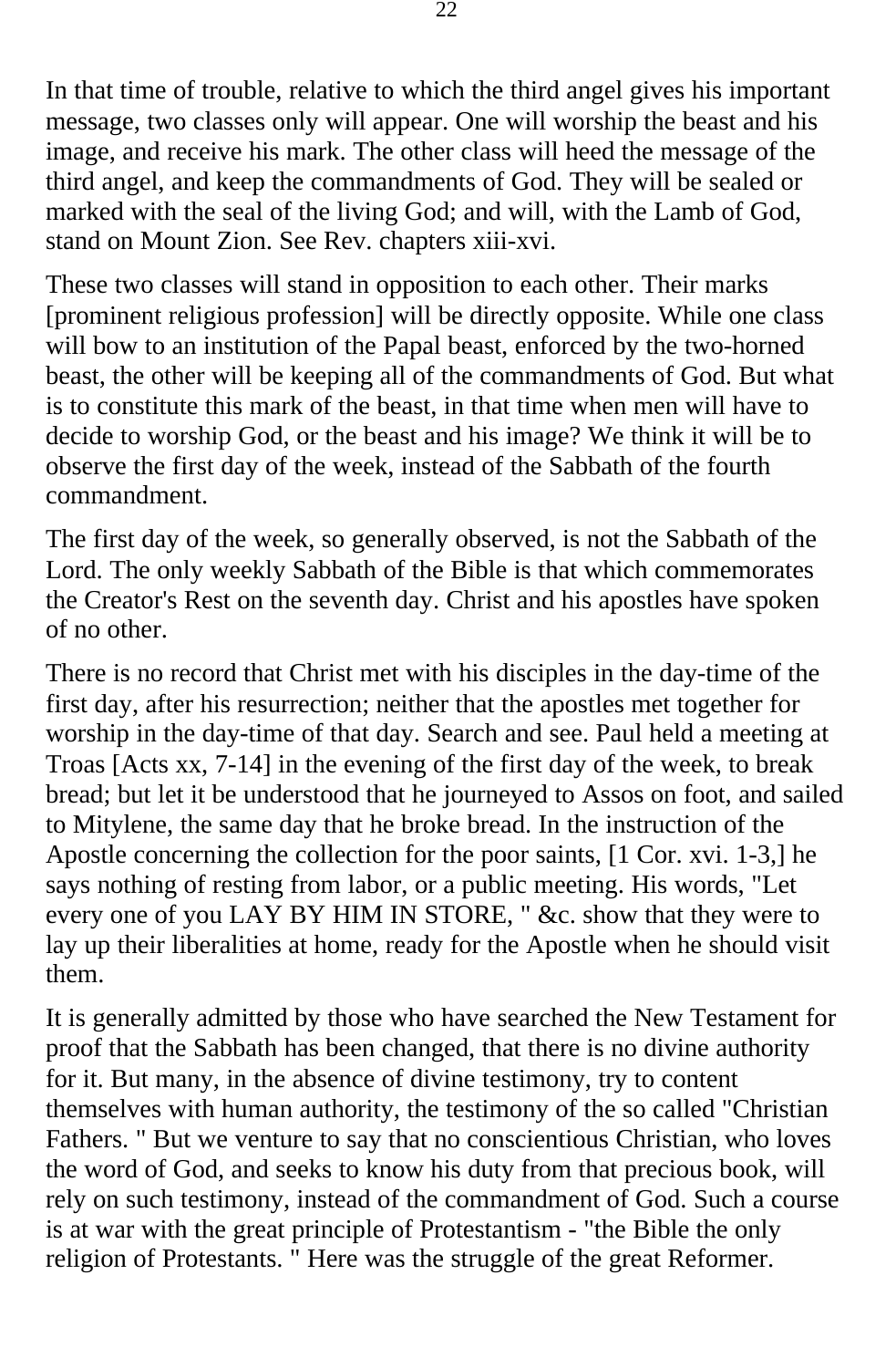"As to me, " says Martin Luther, "I do not cease my cry of `The Gospel! the Gospel! - Christ! Christ!' and my enemies are as ready with their answer - Custom! Custom! - Ordinances! Ordinances! - Fathers! Fathers! `That your faith should not stand in the wisdom of men but in the power of God, ' says St. Paul. "

The "MAN OF SIN" was to exalt himself ABOVE all that is called God, or that is worshipped, and "THINK TO CHANGE TIMES AND LAWS. " 2 Thess. ii, 4; Dan. vii, 25. The times and laws of God are doubtless referred to here. He could change the laws of men as other powers have done. But it was in his heart to change God's times and laws, and thus exalt himself above God. The Pope has attempted to change the fourth commandment, which guards an institution left by God as the memorial of himself. In the very act of instituting his counterfeit sabbath, to be observed instead of the Sabbath of the Lord, he has exalted himself above God. If he had placed the observance of the first day of the week on a level with the Sabbath, then he would have made himself only equal with God; but in treading down the Sabbath of the Bible, and enforcing his own in its stead, he has "exalted himself above all that is called God. "

That the first day of the week was observed at quite an early period of the church, as a festival of about the same authority as Good Friday or Holy Thursday, we do not deny. The "mystery of iniquity" worked even in the days of the apostles. 2 Thess. ii, 7. But the following important facts of history show that it did not begin to take the place of the Sabbath till about the beginning of 1260 years of Dan. vii, 25, when the saints, and the "times and laws" of God, were given into the hands of the "little horn. "

Athanasius, A. D. 340 says - "We assemble on Saturday, not that we are infected with Judaism, but only to worship Christ the Lord of the Sabbath. "

Socrates, an ecclesiastical historian, A. D. 412, says - "Touching the communion there are sundry observations and customs, for almost all the churches throughout the whole world do celebrate and receive the holy mysteries every Sabbath; yet the Egyptians adjoining Alexandria, together with the inhabitants of Thebes, of a tradition, do celebrate the communion on Sunday. "When the festival meeting throughout every week was come, I mean the Saturday and Sunday upon which the Christians are wont to meet solemnly in the church. "

Eusebius, A. D. 325, as quoted by Dr. Chambers, states that in his time "the Sabbath was observed no less than Sunday. "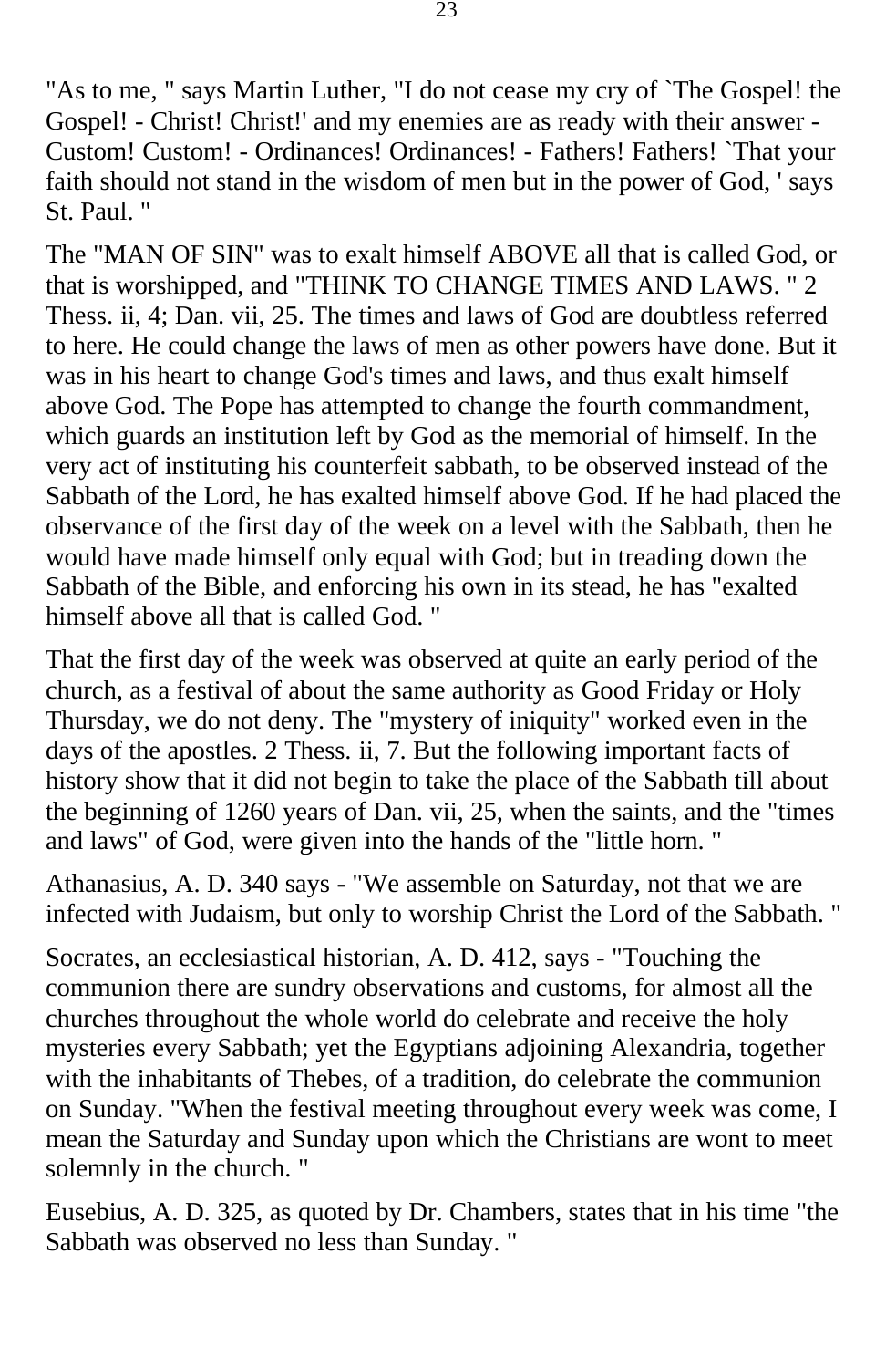"To give the more solemnity to the first day of the week, Sylvester, who was Bishop of Rome while Constantine was Emperor, changed the name of Sunday, giving it the more imposing title of Lord's Day. " - Hist. Sabbath, p. 21.

Gregory expostulates thus - "With what eyes can you behold the Lord's day, when you despise the Sabbath? Do you not perceive that they are sisters, and that in slighting one you affront the other?"

Sozomen says - "Most of the churches carefully observed the Sabbath. "

Grotius observes - "The Christians kept the holy Sabbath, and had their assemblies on that day, in which the law was read to them, which custom remained to the time of the council of Laodicea, about A. D. 355. "

Edward Brerewood, Professor of Gresham College, London, in a treatise on the Sabbath, 1630, says: - "They know little that do not know the ancient Sabbath did remain and was observed by the eastern churches three hundred years and more after our Saviour's passion. " - Brer. on the Sabbath p. 77.

Dr. Chambers says - "By Constantine's laws, made in 321, it was decreed that for the future the Sunday should be kept a day of rest in the cities and towns; but he allowed the country people to follow their work. In 538, the council of Orleans prohibited this country labor. " Encyclop. Art. Sund. Lond. 1791.

From this time, [538,] the observance of the first day was gradually but forcibly urged upon the people, and the Sabbath dismissed wherever they owned allegiance to the Pope as head of the church, and in England and Scotland as late as the thirteenth century. Then it was decreed that it should be holy time from Sunday noon until Monday.

Then if the observance of the first day of the week is not sustained by divine authority, but is an institution of Papacy, we conclude that it will constitute "THE mark of the beast, " mentioned by the third angel. This angel gives a warning to prepare to stand on the side of the commandments of God in that decisive hour when the mark of the beast shall be enforced.

The cries of the other angels of this chapter, all to be fulfilled in the future after the Son of man takes his place on the "white cloud, " represent messages of prayer. They will be much better understood about the time of their fulfillment, while the saints are passing through the time of trouble.

It is said of the first angel that his message was given with a "LOUD VOICE. " It attracted general notice. Not so with the second. But the third is